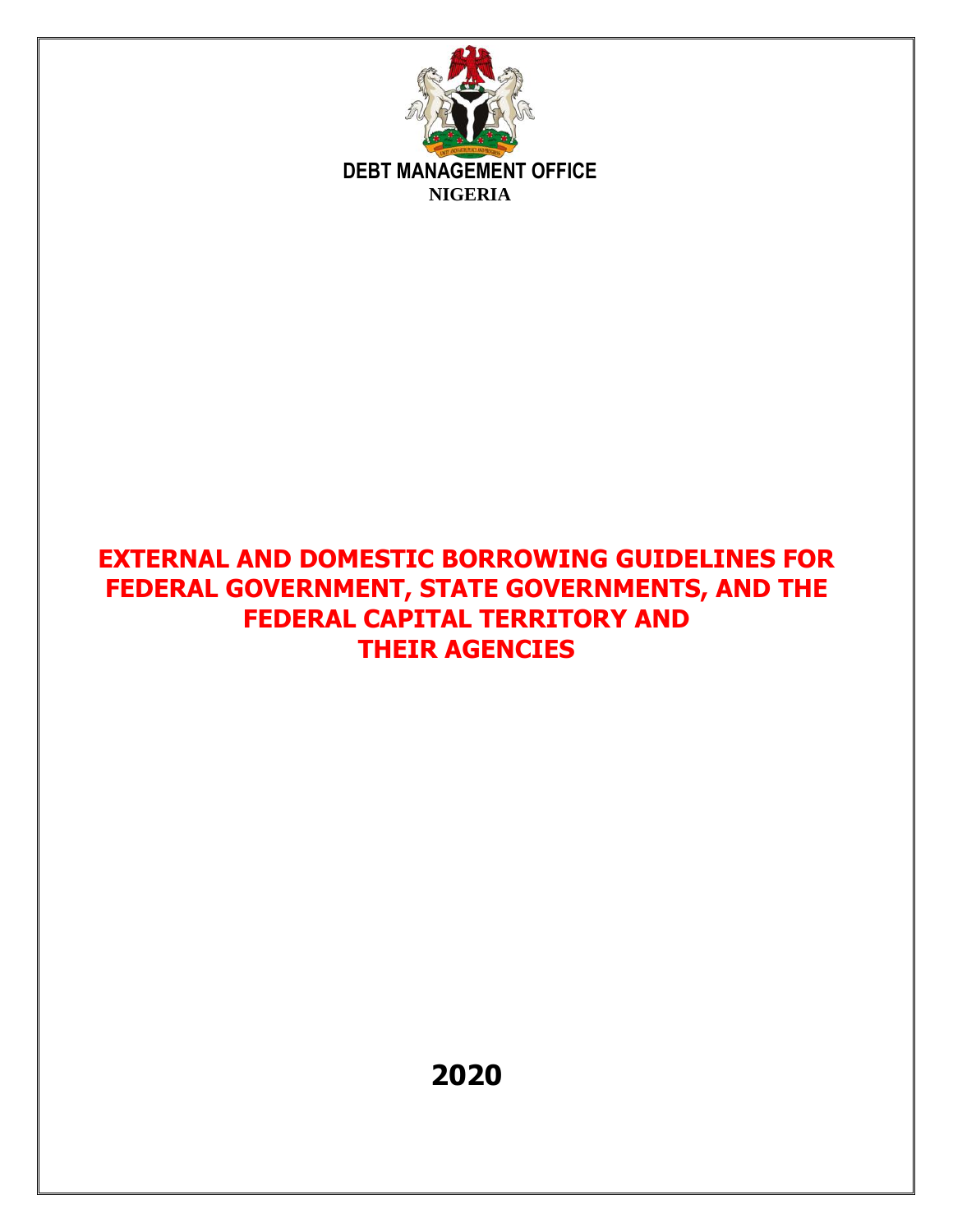## **Table of Contents**

| $1 -$ |                                                                                                 |
|-------|-------------------------------------------------------------------------------------------------|
| 2.    |                                                                                                 |
| 3.    |                                                                                                 |
| 4.    |                                                                                                 |
| 5.    |                                                                                                 |
| 6.    |                                                                                                 |
| 7.    | Requirements for Domestic Borrowing by States, FCT and their Agencies  12                       |
| 8.    | Requirements for Borrowing from Banks and other Financial Institutions by States, FCT and their |
|       |                                                                                                 |
|       |                                                                                                 |
|       | Templates for Approvals of Borrowing by the State Executive Council and the State House of      |
|       |                                                                                                 |
|       | I. Template for the State Executive Council's Approval for External Borrowing18                 |
|       | II. Template for the State House of Assembly's Resolution for External Borrowing19              |
|       | III. Template for the State Executive Council's Approval for Borrowing from Banks and other     |
|       | IV. Template for the State House of Assembly's Resolution for Borrowing from Banks and other    |
|       |                                                                                                 |
|       | VI. Template for State House of Assembly's Resolution for Bond Issuance24                       |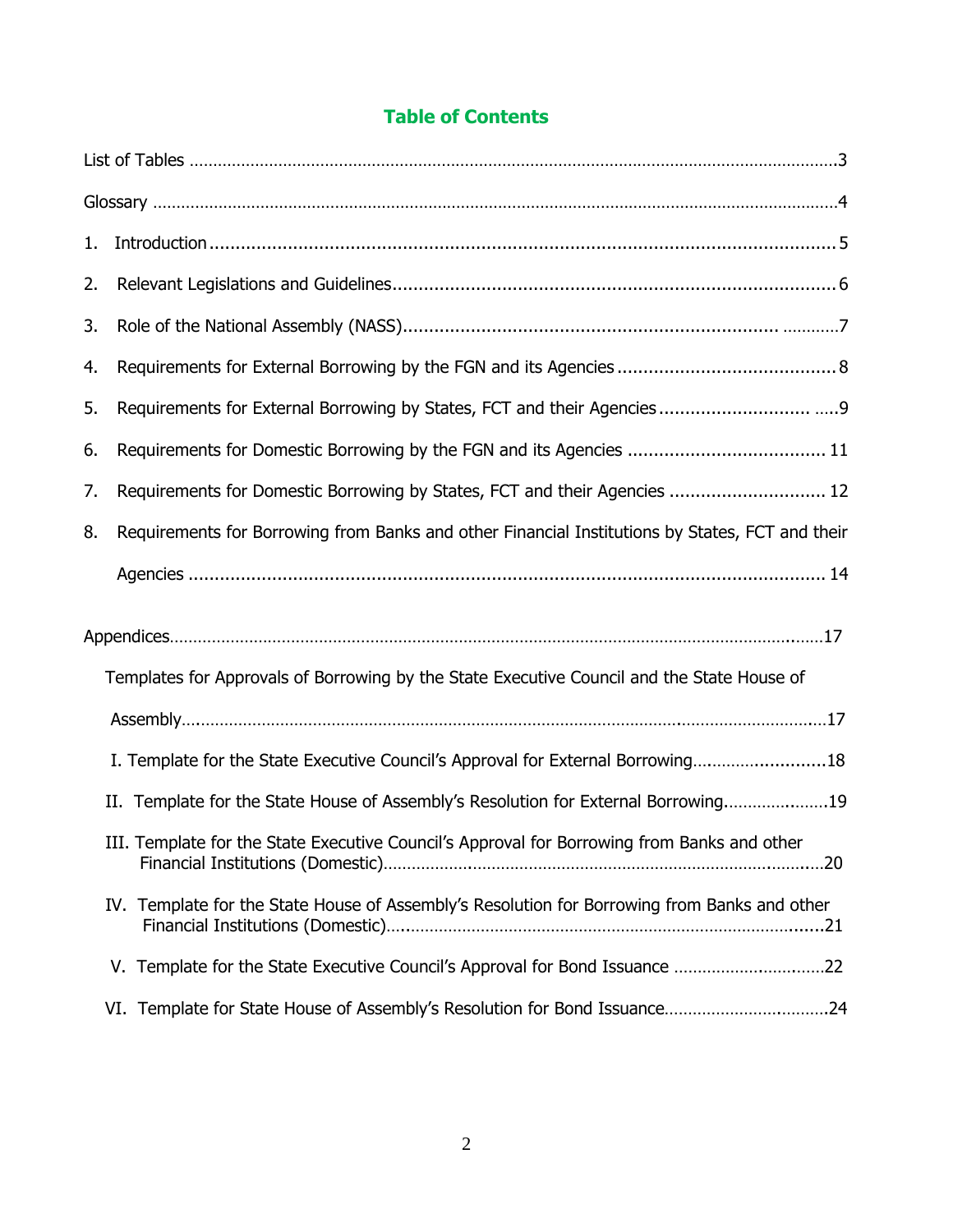| Checklists for Requirements for External, Domestic Capital Market and Borrowing from Banks and |  |
|------------------------------------------------------------------------------------------------|--|
|                                                                                                |  |

| I. Checklist for Requirements for External Borrowing by the States, FCT and their Agencies27     |  |
|--------------------------------------------------------------------------------------------------|--|
| II. Checklist for Requirements for Borrowing in the Domestic Capital Market by the States, FCT   |  |
|                                                                                                  |  |
| III. Checklist for Requirements for Borrowing from Banks and other Financial Institutions by the |  |
|                                                                                                  |  |

## **List of Tables**

| Table 2: Conditions for External Borrowing, Responsibility and Legal Requirements  8   |  |
|----------------------------------------------------------------------------------------|--|
| Table 3: External Borrowing Requirements for States, FCT and their Agencies            |  |
| Table 4: Domestic Borrowing Requirements for the Federal Government and its Agencies11 |  |
| Table 5: Domestic Borrowing Requirements for States, the FCT and their Agencies12      |  |
| Table 6: Borrowing from Banks and other Financial Institutions by the States, FCT      |  |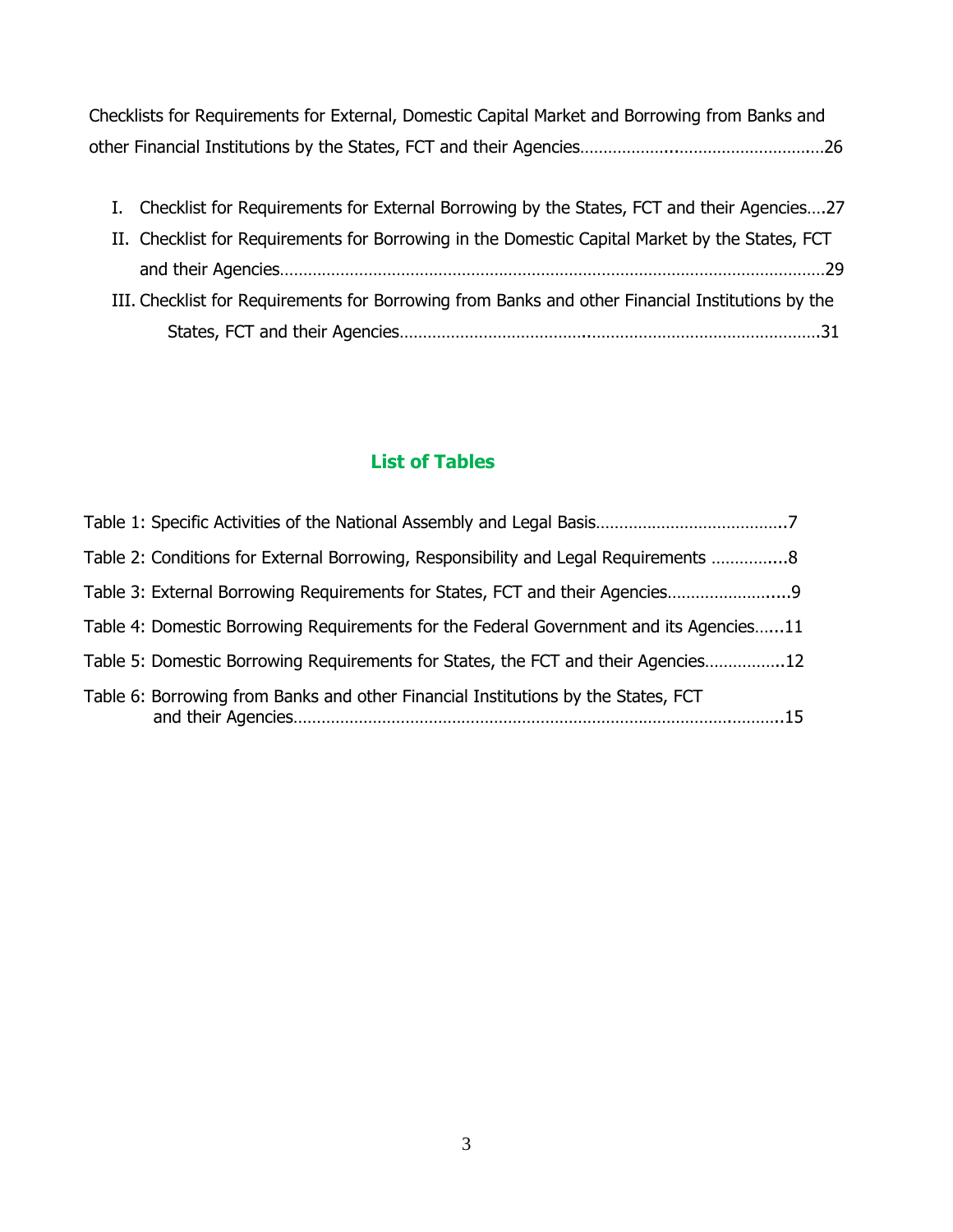## **Glossary**

| <b>BOF</b>      | Budget Office of the Federation                                           |
|-----------------|---------------------------------------------------------------------------|
| <b>DMDs</b>     | Debt Management Departments                                               |
| <b>DMO</b>      | Debt Management Office                                                    |
| <b>DMO Act</b>  | Debt Management Office (Establishment, Etc.) Act, 2003                    |
| <b>DSA</b>      | Debt Sustainability Analysis                                              |
| <b>FAAC</b>     | <b>Federation Account Allocation Committee</b>                            |
| <b>FCT</b>      | <b>Federal Capital Territory</b>                                          |
| <b>FEC</b>      | <b>Federal Executive Council</b>                                          |
| <b>FGN</b>      | Federal Government of Nigeria                                             |
| <b>FMBNP</b>    | Federal Ministry of Budget and National Planning                          |
| <b>FMF</b>      | Federal Ministry of Finance                                               |
| <b>FMFBNP</b>   | Federal Ministry of Finance, Budget and National Planning                 |
| <b>FMJ</b>      | <b>Federal Ministry of Justice</b>                                        |
| <b>FRA</b>      | Fiscal Responsibility Act, 2007                                           |
| <b>FSP</b>      | Fiscal Sustainability Plan: Fiscal Framework for Sub-National Governments |
|                 | in Nigeria                                                                |
| <b>IGR</b>      | <b>Internally Generated Revenue</b>                                       |
| <b>ISA</b>      | Investments and Securities Act, 2007                                      |
| <b>ISPO</b>     | Irrevocable Standing Payment Order                                        |
| <b>MDAs</b>     | Ministries, Departments and Agencies                                      |
| <b>MINISTER</b> | The Minister charged with responsibility for Finance                      |
| <b>MTEF</b>     | Medium-Term Expenditure Framework                                         |
| <b>NDMF</b>     | National Debt Management Framework                                        |
| <b>NASS</b>     | National Assembly                                                         |
| <b>PAR</b>      | Project Appraisal Report                                                  |
| <b>SEC</b>      | Securities and Exchange Commission                                        |
| <b>SLA</b>      | Subsidiary Loan Agreement                                                 |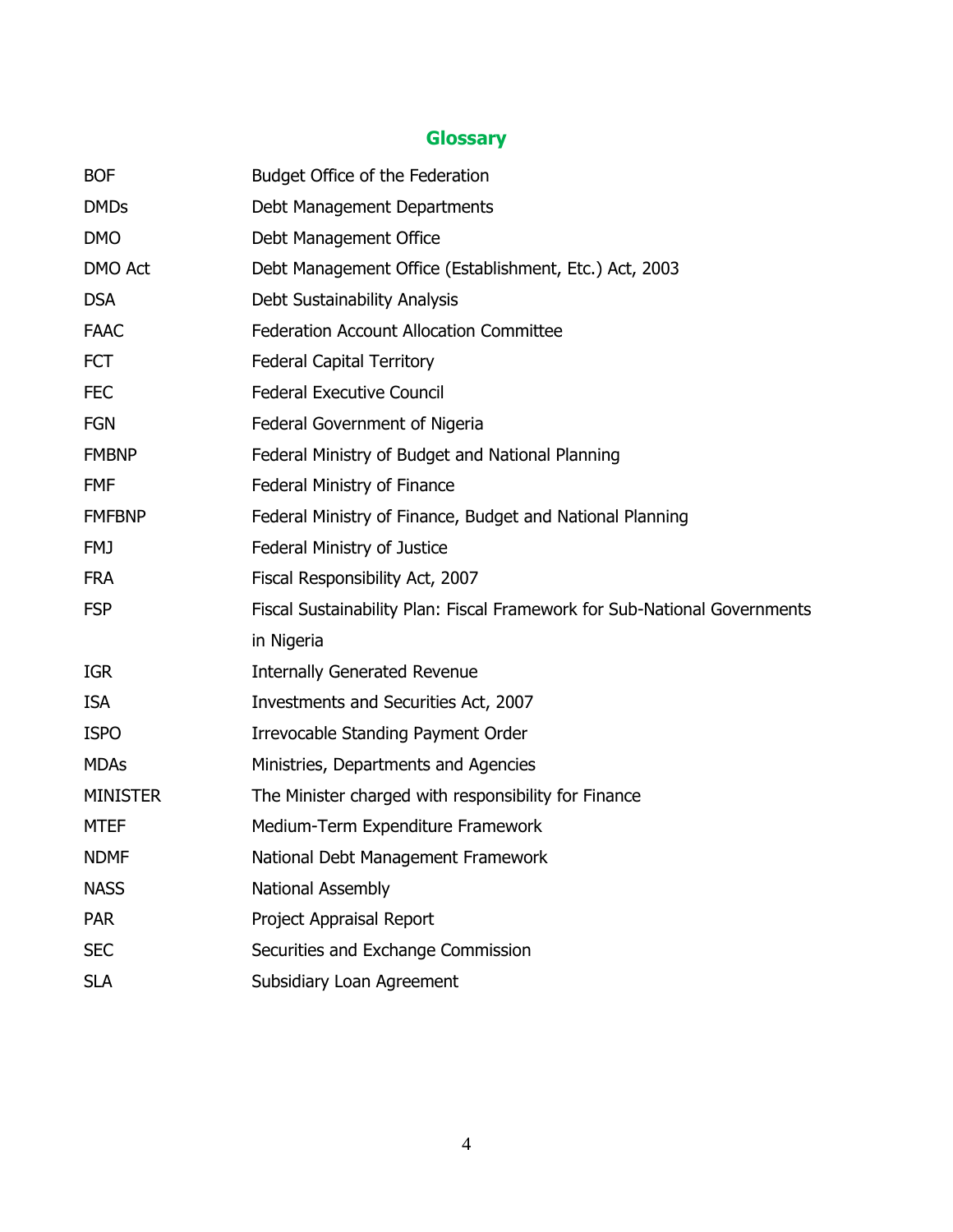#### <span id="page-4-0"></span>**1.0 Introduction**

Pursuant to the provisions of the Debt Management Office (Establishment, Etc.) Act, 2003, Section 33, the Office is empowered to issue Guidelines for the effective implementation of its functions. Accordingly, the DMO issues External and Domestic Borrowing Guidelines to guide Federal Government, State Governments and the FCT and their Agencies, on External and Domestic Borrowing with a view to ensuring compliance with Laws and Guidelines on Borrowing, and to ensure debt sustainability at all tiers of Government of the Federal Republic of Nigeria.

Given the new developments in the fiscal operations of Government over these years, especially in the area of Public Debt Management, it became imperative to review and update the 2012 edition of the Borrowing Guidelines. Presented hereunder therefore, is the Revised External and Domestic Borrowing Guidelines, which has been updated to bring it in line with current realities. The document also includes the responsibilities of the stakeholders in the borrowing process, and the citation of the relevant Legal basis and Guidelines supporting the responsibilities of each stakeholder, including the documentation requirements by the Federal Government, State Governments and FCT, as well as their Agencies.

The Guidelines are derived from provisions in the existing legislations, and approved documentations, notably: The Constitution of the Federal Republic of Nigeria, the Debt Management Office (Establishment, Etc.) Act, 2003, the Fiscal Responsibility Act, 2007, the Investments and Securities Act, 2007, and the Fiscal Sustainability Plan: Fiscal Framework for Sub-National Governments in Nigeria.

These Guidelines are subject to periodic review, in response to changes in legislations, practices and as may become necessary.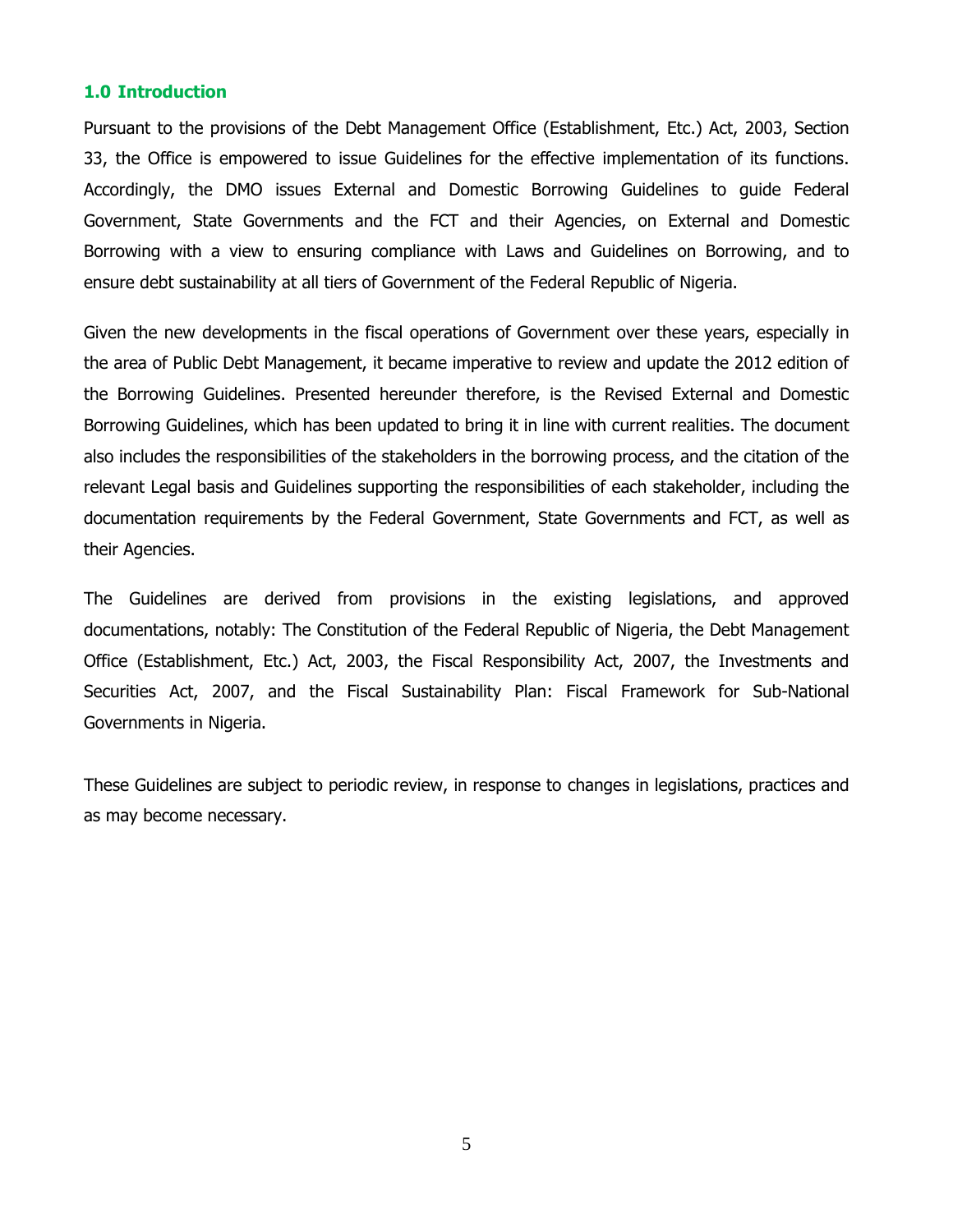### <span id="page-5-0"></span>**2.0 Relevant Legislations and Guidelines**

The relevant **Legislations and Guidelines** on External and Domestic Borrowings by the Federal Government of Nigeria, States, Federal Capital Territory (FCT) and their Agencies are as follows:

- i. The Constitution of the Federal Republic of Nigeria, 1999, as amended;
- ii. The Debt Management Office (Establishment, Etc.) Act, 2003;
- iii. Investments and Securities Act, 2007;
- iv. Fiscal Responsibility Act, 2007;
- v. National Debt Management Framework (as Revised); and,
- vi. The Fiscal Sustainability Plan: Fiscal Framework for Sub-National Governments in Nigeria.

#### 2.1 **Key Legislations**

- i. The Debt Management Office (Establishment, Etc.) Act, 2003, Sections 21 (1&2), 24 and 27 (1) state as follows:
	- No external loan shall be approved or obtained by the Minister unless its terms and conditions shall have been laid before the National Assembly and approved by its resolution;
	- The Federal, State Government or any of their agencies shall not obtain any external loan except with a guarantee issued by the Minister.
	- All Banks and Financial Institutions intending to lend to the States, FCT and any of their agencies shall obtain the prior approval of the Minister.
	- The National Assembly may by a Resolution approve, from time to time, standard terms and conditions for the negotiation and acceptance of external loans and issuance of guarantees.
- ii. The Fiscal Responsibility Act, 2007, Section 47(3) states as follows:
	- In the case of foreign currency borrowing, Federal Government guarantee shall be a requirement and no State, Local Government or Federal Agency shall, on its own borrow externally*.*
- iii. The Fiscal Responsibility Act, 2007, Section 41(1a) provides thus:
	- Government at all tiers shall only borrow for capital expenditure and human development, provided that, such borrowing shall be on concessional terms with low interest rate and with a reasonable long amortization period subject to the approval of the appropriate legislative body where necessary.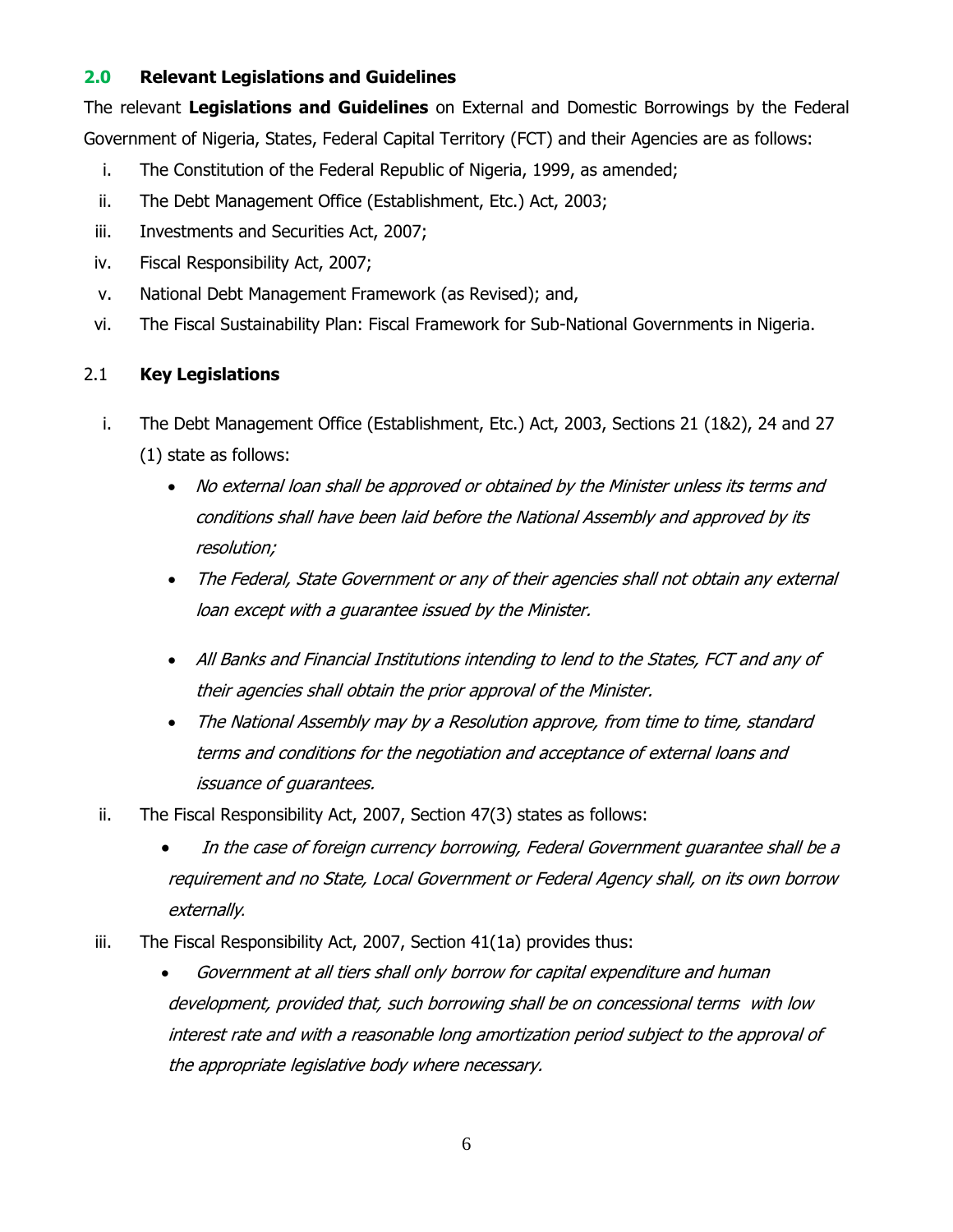## <span id="page-6-0"></span>**3.0 Role of the National Assembly (NASS)**

The National Assembly (NASS) performs four (4) specific activities in the borrowing process. These activities, as well as the legal basis for them are presented in Table 1.

| S/No          | <b>Activity/Requirement</b>                                                                                                                                         | <b>Legal Basis/Reference</b>            |
|---------------|---------------------------------------------------------------------------------------------------------------------------------------------------------------------|-----------------------------------------|
| 1             | Approval of the Medium-Term External<br>Borrowing Plan submitted by the Executive                                                                                   | DMO Act, 2003, Sections 21 (1)          |
| $\mathcal{P}$ | Approval by Resolution of the Terms and<br>Conditions of External Loans.                                                                                            | DMO Act, 2003, Sections 21(1) and 27(1) |
| 3             | Approval of overall limits, for the amounts of<br>consolidated debt of the Federal, States and<br>FCT, to be set by the President on the advice of<br>the Minister. | FRA, 2007, Section 42 (1)               |
| 4             | Prior authorization in the Appropriation Act or<br>other Laws for the purpose for which Borrowing<br>is to be utilized.                                             | FRA, 2007, Section 44 (2a)              |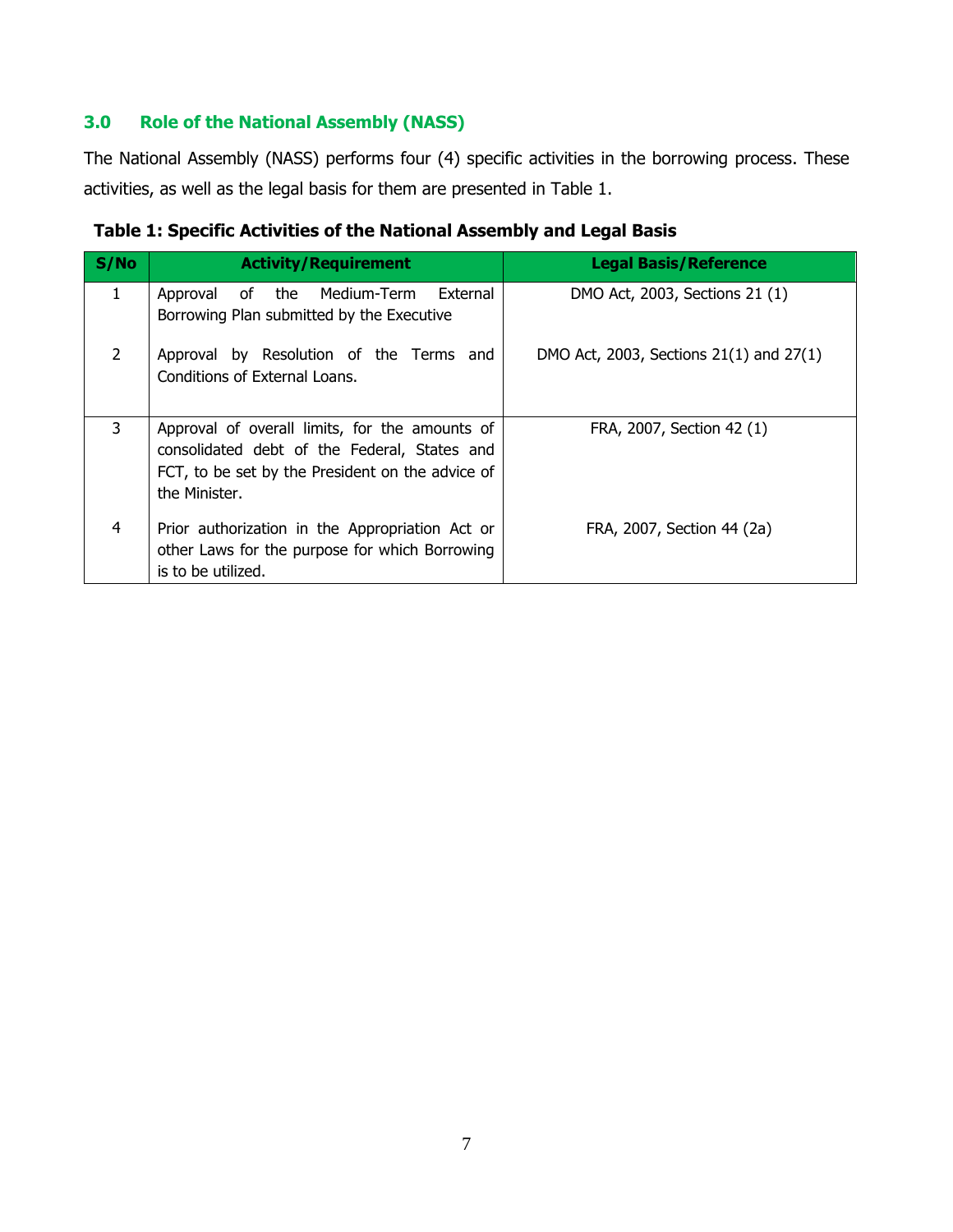## <span id="page-7-0"></span>**4.0 Requirements for External Borrowing by the FGN and its Agencies**

To borrow externally, the Federal Government and its Agencies are required to comply with the legal requirements, as specified in Table 2.

| S/No           | <b>Activity/Requirement</b>                                                                                                                                                                                                                                                                                              | <b>Responsibility</b>                        | <b>Legal</b>                                             |
|----------------|--------------------------------------------------------------------------------------------------------------------------------------------------------------------------------------------------------------------------------------------------------------------------------------------------------------------------|----------------------------------------------|----------------------------------------------------------|
|                |                                                                                                                                                                                                                                                                                                                          |                                              | <b>Basis/Reference</b>                                   |
| 1              | Preparation of a National Debt Management<br>Strategy for the approval of the Federal<br>Executive Council (FEC).                                                                                                                                                                                                        | DMO (in collaboration with<br>relevant MDAs) | DMO Act, 2003, Section<br>6(c)                           |
| $\overline{2}$ | Identification of Projects to be funded and<br>preparation<br>of<br>proposed<br>Borrowing<br>Requests, to be submitted to the Minister.<br>Such requests are to include Documents on<br>the Projects to be funded, consistent with<br>national<br>development<br>priorities<br>and<br>Creditor's Partnership Strategies. | <b>MDAs</b>                                  | FRA, 2007, Section 44                                    |
| 3              | Collate Requests for funding and Conduct<br>Appraisal of Projects to be financed with<br>the Borrowing:<br>This is to ascertain conformity with<br>$\bullet$<br>National Priorities, Cost-Benefit Analysis<br>showing the economic and social<br>benefits of the intended borrowing.                                     | <b>FMFBNP</b>                                | FRA, 2007, Section 44;                                   |
| 4              | Prepare Annual Budget, which specifies the<br>Financing Gap, and the Amount to be<br>borrowed.                                                                                                                                                                                                                           | FMFBNP/BOF/DMO                               | DMO Act, 2003,<br>Sections 19                            |
| 5              | Approval of the Federal Executive Council<br>(FEC) and Presentation to the National<br>Assembly:<br>i. Annual Budget of the Federal<br>Government, indicating the<br><b>Budget</b><br><b>Deficit</b>                                                                                                                     | <b>FMFBNP</b>                                | FRA, 2007, Section 11<br>(3)                             |
|                | and the plan for financing the Deficit.<br>ii. Medium-Term External Borrowing Plan<br>for the proposed External Borrowing of<br>the Federal Government, the States and<br>the FCT.                                                                                                                                       | FMFBNP, through Mr.<br>President             |                                                          |
| 6              | Obtain Resolution for External Borrowing<br>from NASS.                                                                                                                                                                                                                                                                   | <b>FMFBNP</b>                                | DMO Act, 2003, Sections<br>$21(1)$ and $27(1)$           |
| 7              | behalf of any<br>Provide Guarantee on<br>Government in the Federation for External<br>Borrowing, after approval by NASS.                                                                                                                                                                                                 | Minister                                     | DMO Act, 2003, Section<br>21(2)<br>FRA, 2007, Section 47 |

### **Table 2: Conditions for External Borrowing, Responsibility and Legal Requirements**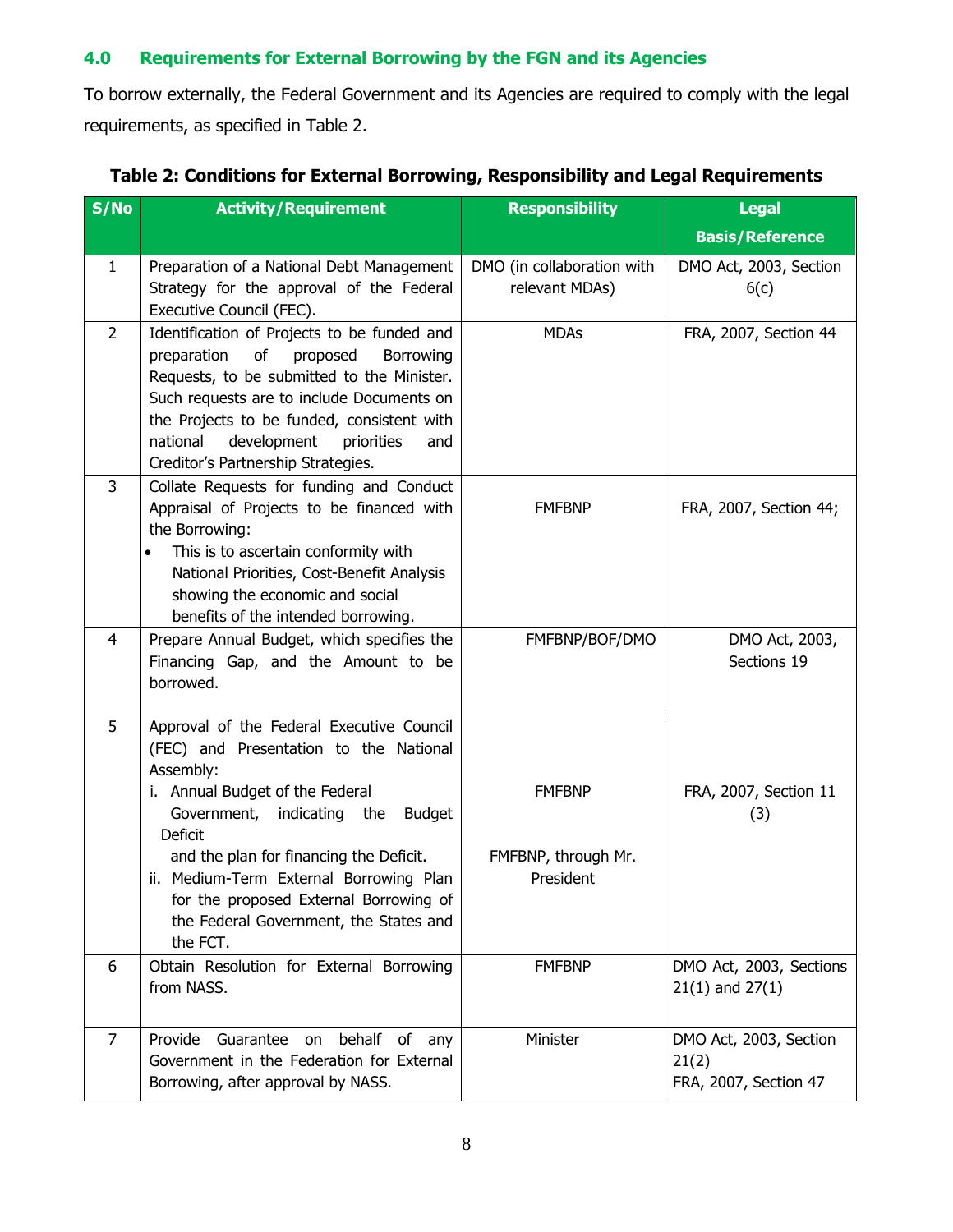## <span id="page-8-0"></span>**5.0 Requirements for External Borrowing by States, FCT and their Agencies**

To qualify for external borrowing, the States, FCT and their Agencies are expected to meet these requirements as presented in Table 3.

| <b>Responsibility</b><br><b>Legal</b>                                                                                                                                  |
|------------------------------------------------------------------------------------------------------------------------------------------------------------------------|
| <b>Basis/Reference</b>                                                                                                                                                 |
| States, FCT & their MDAs<br>FRA, 2007, Section<br>11(1b)                                                                                                               |
| States and FCT<br>1999 Constitution, as<br>amended,<br>Section<br>299(a)<br>FCT Act, 1976, as<br>amended,<br>Sections<br>$18(b)$ and $(c)$<br>FRA, 2007, Section<br>44 |
| FSP, 2016<br>FMFBNP/DMO/States/FCT                                                                                                                                     |
| States and FCT<br>FRA, 2007, Section<br>44                                                                                                                             |
|                                                                                                                                                                        |

| Table 3: External Borrowing Requirements for States, FCT and their Agencies |  |
|-----------------------------------------------------------------------------|--|
|                                                                             |  |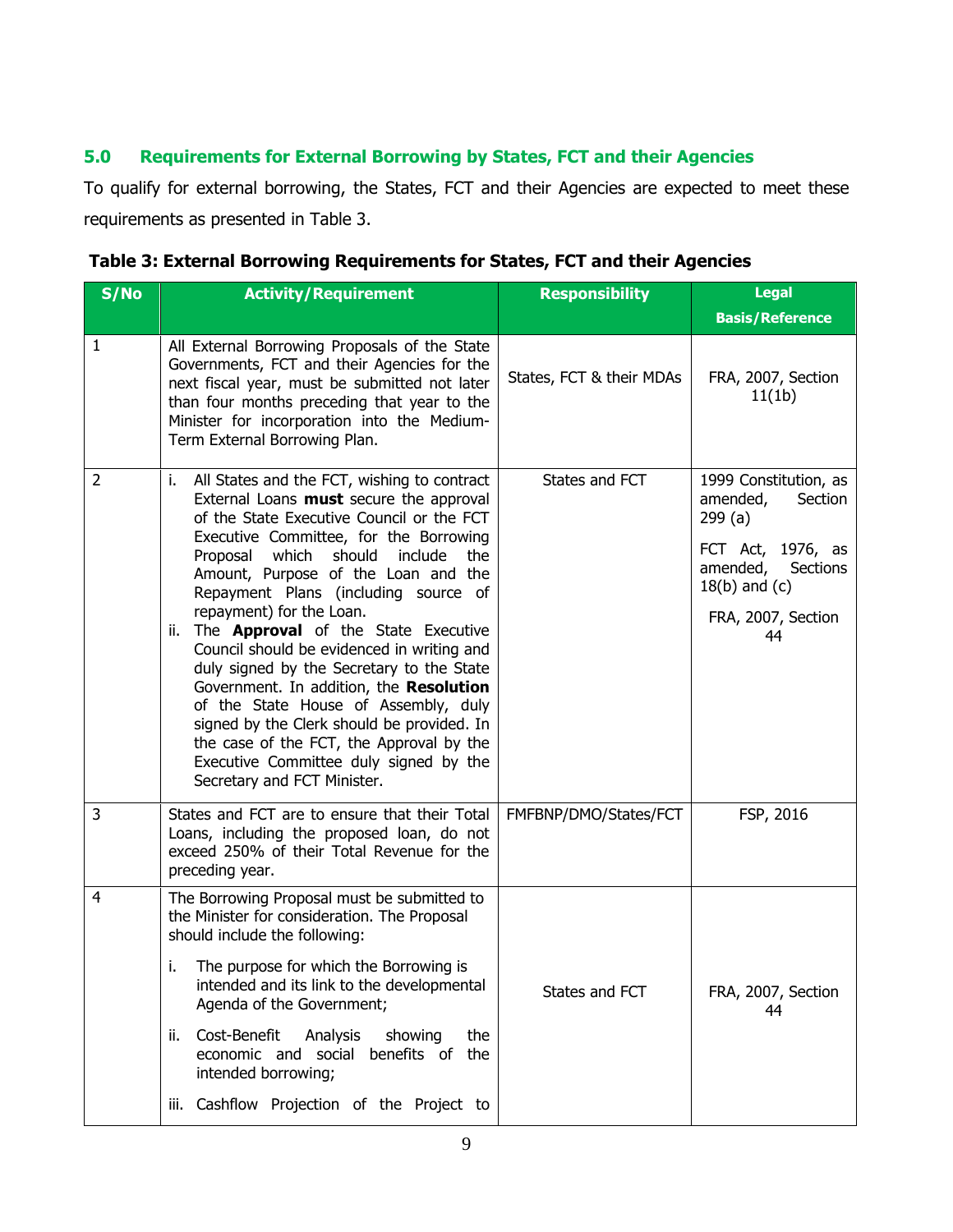| S/No           | <b>Activity/Requirement</b>                                                                                                                                                                                                                                                                                                                                                                                                                     | <b>Responsibility</b>                                             | <b>Legal</b><br><b>Basis/Reference</b> |
|----------------|-------------------------------------------------------------------------------------------------------------------------------------------------------------------------------------------------------------------------------------------------------------------------------------------------------------------------------------------------------------------------------------------------------------------------------------------------|-------------------------------------------------------------------|----------------------------------------|
|                | ascertain its viability and sustainability;                                                                                                                                                                                                                                                                                                                                                                                                     |                                                                   |                                        |
|                | iv. Extract of the Approval of the State<br>Executive Council, duly signed by the<br>Secretary to the State Government. In the<br>case of the FCT, the Approval of the FCT<br>Executive Committee duly signed by the<br>Secretary and the FCT Minister;                                                                                                                                                                                         |                                                                   |                                        |
|                | v. Certified True Copy of the Resolution of<br>the State House of Assembly, duly signed<br>by the Clerk. The approval to be secured<br>would include the Amount of the proposed<br>Loan, Purpose (utilization of proceeds),<br>Terms of the Loan and means of<br>Repayment;                                                                                                                                                                     |                                                                   |                                        |
|                | vi. Copy of the relevant State or FCT's<br>Appropriation Act, or other Act or Law<br>authorizing the Purpose of the proposed<br>Borrowing;                                                                                                                                                                                                                                                                                                      |                                                                   |                                        |
|                | vii. Submission of the State or FCT's Audited<br>Financial Statements for the past three (3)<br>consecutive years;                                                                                                                                                                                                                                                                                                                              |                                                                   | FSP, 2016                              |
|                | viii. Evidence of attainment and maintenance<br>of a current Credit Rating; and,                                                                                                                                                                                                                                                                                                                                                                |                                                                   |                                        |
|                | ix. Evidence of an up-to-date submission to<br>the DMO of quarterly Domestic Debt Data<br>of the State or FCT.                                                                                                                                                                                                                                                                                                                                  |                                                                   |                                        |
| 5              | To receive Approval-in-Principle, the DMO<br>shall conduct a Debt Sustainability Analysis to<br>ascertain that the Monthly Debt Service<br>deduction of the State or FCT, including the<br>servicing of the proposed new loan, does not<br>exceed 40% of the Total Monthly Revenue<br>(FAAC and IGR) of the State or FCT for the<br>preceding<br>12<br>months,<br>and<br>make<br>recommendations<br>the<br>Minister<br>to<br>as<br>appropriate. | <b>DMO</b>                                                        | DMO Act, 2003,<br>Section $6(1c)$      |
| 6              | Borrowing Requests from the States and<br>FCT incorporated into the Medium-Term<br>External Borrowing Plan for consideration<br>and approval of FEC and NASS.                                                                                                                                                                                                                                                                                   | FMFBNP, FEC and NASS                                              | FRA, 2007, Section<br>44 (2a)          |
| $\overline{7}$ | <b>Negotiation and Signing of External Loans</b><br>On-lending<br>the<br>Sub-National<br>and<br>to<br>Governments:                                                                                                                                                                                                                                                                                                                              | FMFBNP, DMO, FMJ and<br>the States or FCT or their<br><b>MDAs</b> | DMO Act, 2003,<br>Section $19(3)$      |
|                | i. Constitution of a Negotiation Team to be<br>led by the FMFBNP, upon NASS approval.                                                                                                                                                                                                                                                                                                                                                           | <b>FMFBNP</b>                                                     |                                        |
|                | ii. Submission of Negotiation Report to the<br>Minister.                                                                                                                                                                                                                                                                                                                                                                                        | FMFBNP/FMJ                                                        |                                        |
|                | iii. Submission of Negotiated documents to                                                                                                                                                                                                                                                                                                                                                                                                      | <b>FMFBNP</b>                                                     |                                        |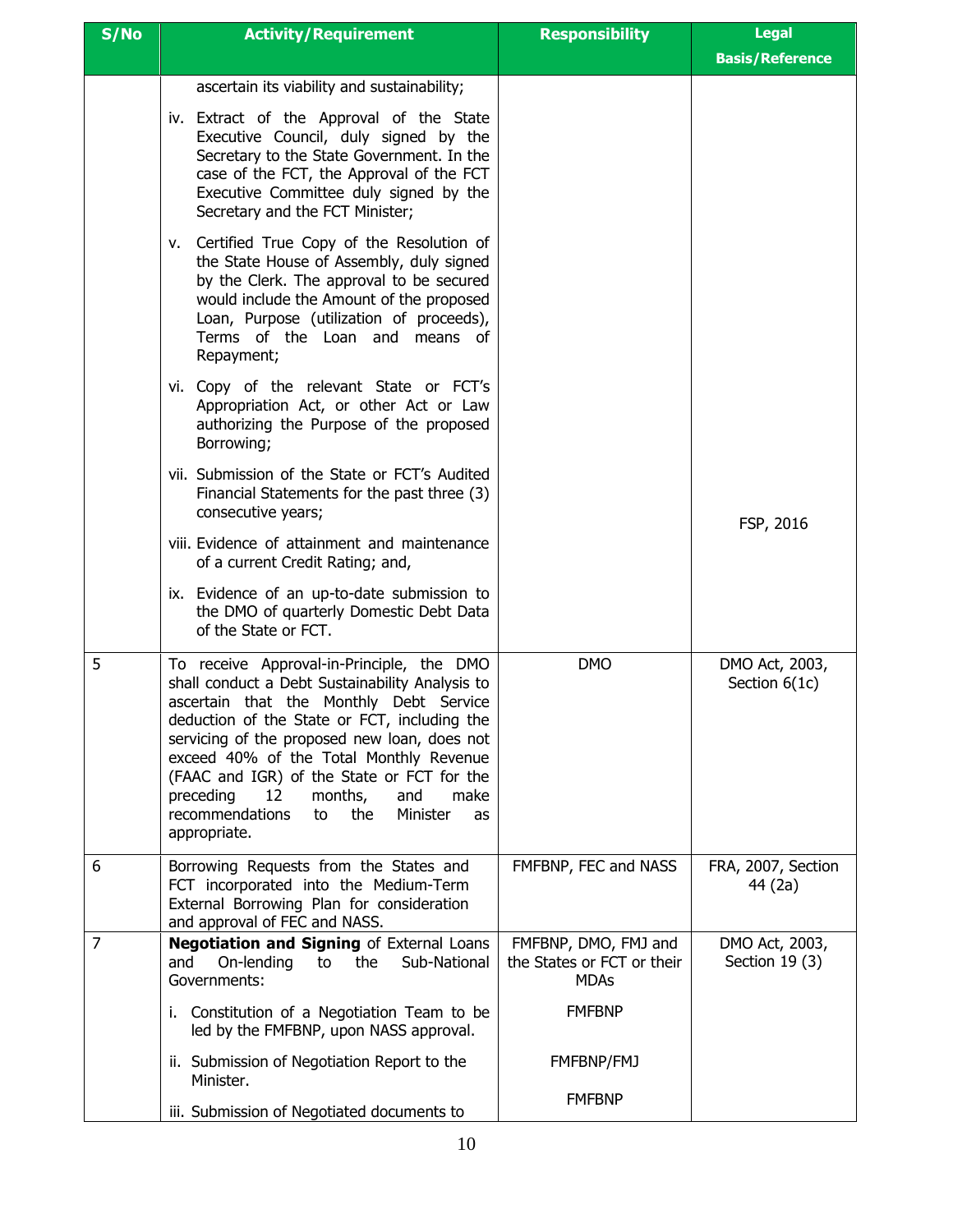| S/No | <b>Activity/Requirement</b>                                                                                                                                                           | <b>Responsibility</b> | <b>Legal</b><br><b>Basis/Reference</b> |
|------|---------------------------------------------------------------------------------------------------------------------------------------------------------------------------------------|-----------------------|----------------------------------------|
|      | the Federal Ministry of Justice (FMJ) for<br>clearance.<br>iv. Processing of Loan Agreements and Legal<br>Opinion.<br>v. Signing of Loan Agreement.                                   | Minister              | DMO Act, 2003,<br>Section 20           |
| 8    | Every Participating State and the FCT shall<br>execute a Subsidiary Loan Agreement<br>(SLA) with the FGN, in line with the<br>requirements for granting Guarantee by the<br>Minister. | FMFBNP/States/FCT     | FRA, 2007 Section<br>$47(2)$ and $(3)$ |

<span id="page-10-0"></span>Note: See Checklist as part of Appendices

#### **6.0 Requirements for Domestic Borrowing by the FGN and its Agencies**

Domestic borrowing requirement by the Federal Government and its Agencies as stated in Table 4 involves the specification of the New Domestic Borrowing in the Annual Budget, which is approved by FEC, and then presented to the NASS for approval.

#### **Table 4: Domestic Borrowing Requirements for the Federal Government and its Agencies**

| S/No Activity/Requirement                                                                                                                                                                                                 | <b>Responsibility</b>  | <b>Legal</b>                                                        |
|---------------------------------------------------------------------------------------------------------------------------------------------------------------------------------------------------------------------------|------------------------|---------------------------------------------------------------------|
|                                                                                                                                                                                                                           |                        | <b>Basis/Reference</b>                                              |
| The amount of the New Domestic Borrowing by<br>the Federal Government for the succeeding year,<br>shall be specified in the Annual Budget and<br>Supplementary Budget, where applicable, and<br>approved by FEC and NASS. | FMBNP/BOF/DMO/FEC/NASS | DMO Act, 2003,<br>Section 19 (1) & (2);<br>FRA, 2007, Section<br>41 |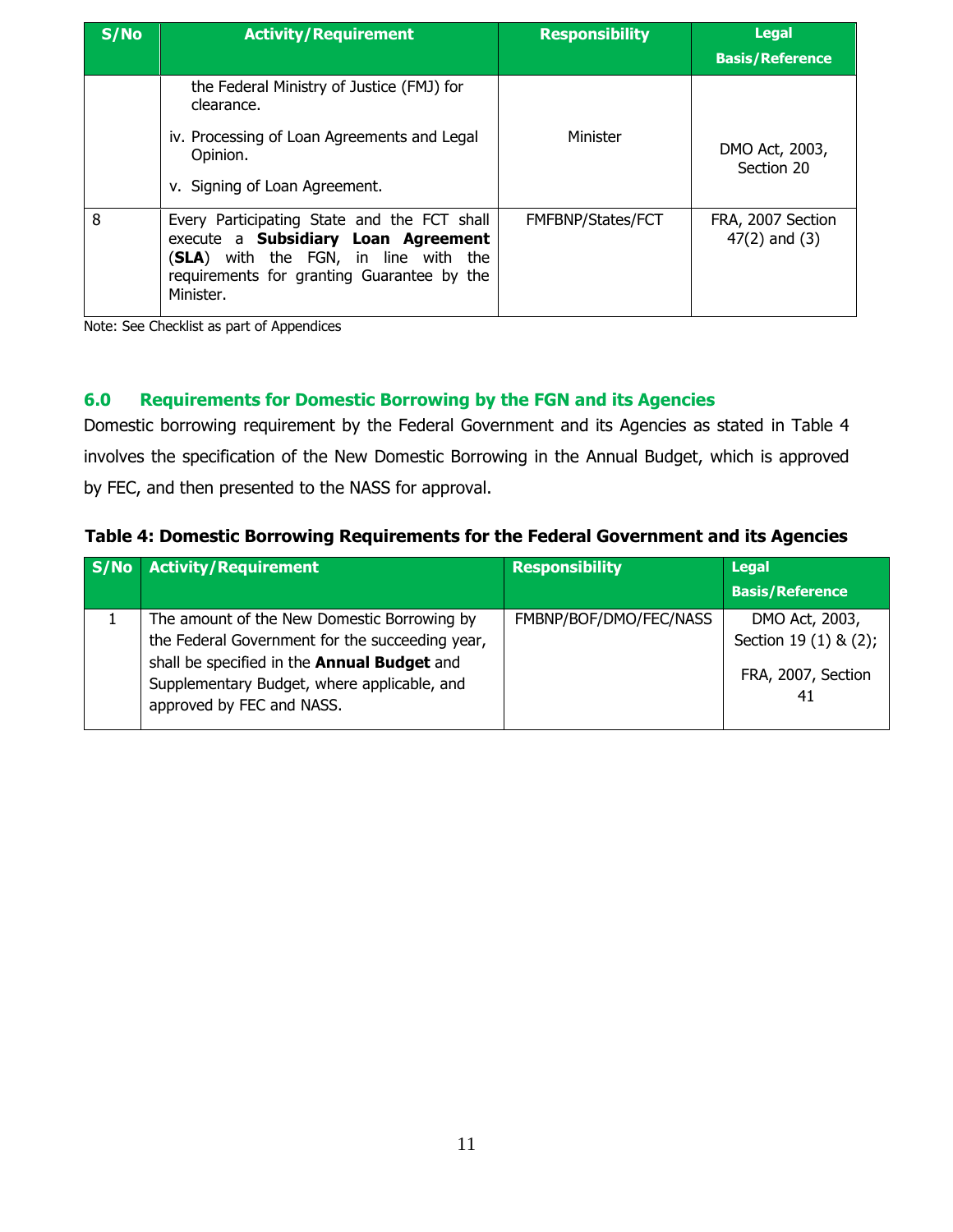### <span id="page-11-0"></span>**7.0 Requirements for Domestic Borrowing from the Capital Market by the States, FCT and their Agencies**

Domestic borrowing from the Capital Market by the States, FCT and their Agencies is guided by the requirements of the Investments and Securities Act (ISA), 2007, and any other legislation as presented in Table 5.

#### **Table 5: Domestic Capital Market Borrowing Requirements for States, the FCT and their Agencies**

| S/NO         | <b>Activity/Requirement</b>                                                                                                                                                                                                                                                                                                                                                                                                                                                                                                                                                                                                                                                                                                                                                                                                                    | <b>Responsibility</b> | <b>Legal Basis/Reference</b>                                                                   |
|--------------|------------------------------------------------------------------------------------------------------------------------------------------------------------------------------------------------------------------------------------------------------------------------------------------------------------------------------------------------------------------------------------------------------------------------------------------------------------------------------------------------------------------------------------------------------------------------------------------------------------------------------------------------------------------------------------------------------------------------------------------------------------------------------------------------------------------------------------------------|-----------------------|------------------------------------------------------------------------------------------------|
| $\mathbf{1}$ | Any Borrowing from the Domestic Capital<br>Market must conform to the requirements of the<br>Investments and Securities Act (ISA), 2007 and<br>any rules and regulations thereto issued by the<br>Securities and Exchange Commission.                                                                                                                                                                                                                                                                                                                                                                                                                                                                                                                                                                                                          | States/FCT/SEC        | ISA, 2007, Section 224<br>Rules and Regulations<br>of SEC                                      |
| 2            | Any Borrowing by States and the FCT must<br>specify the amount to be raised, the plan for its<br>utilization, means of repayment, and the<br>inclusion of the purpose for the borrowing in the<br>State's or FCT's Appropriation Law or other<br>Laws. In addition, there must be:<br>i.<br>Approval of the State Executive Council<br>(State EXCO) duly signed by the<br>Secretary to the State Government;<br>The Resolution of the State House of<br>ii.<br>Assembly duly signed by the Clerk;<br>Approval of the FCT Executive Committee<br>iii.<br>duly signed by the Secretary and FCT<br>Minister, in case of the FCT; and,<br>The Resolution of the NASS duly signed<br>iv.<br>by the Clerk of NASS, in the case of the<br>FCT.<br>(See Appendix for Templates for State EXCO<br>Resolution and State House of Assembly<br>Resolution) | States/FCT            | 1999 Constitution,<br>Section 299<br>FRA, 2007, Section 44<br>ISA, 2007, Sections<br>223 & 224 |
| 3            | For Domestic Capital Market borrowing, States<br>and FCT are to ensure that their total amount of<br>loans outstanding at any particular time,<br>including the proposed loan shall not exceed<br>fifty (50) percent of the actual Total Revenue<br>for the preceding year.                                                                                                                                                                                                                                                                                                                                                                                                                                                                                                                                                                    | States/FCT            | ISA, 2007, 223 (1b)                                                                            |
| 4            | All applications to raise funds from the Domestic<br>Capital Market shall, among other documents,<br>be accompanied by an original copy of an<br><b>Irrevocable</b><br><b>Standing</b><br><b>Payment</b><br>Order<br>(ISPO), except where it is waived by SEC on                                                                                                                                                                                                                                                                                                                                                                                                                                                                                                                                                                               |                       |                                                                                                |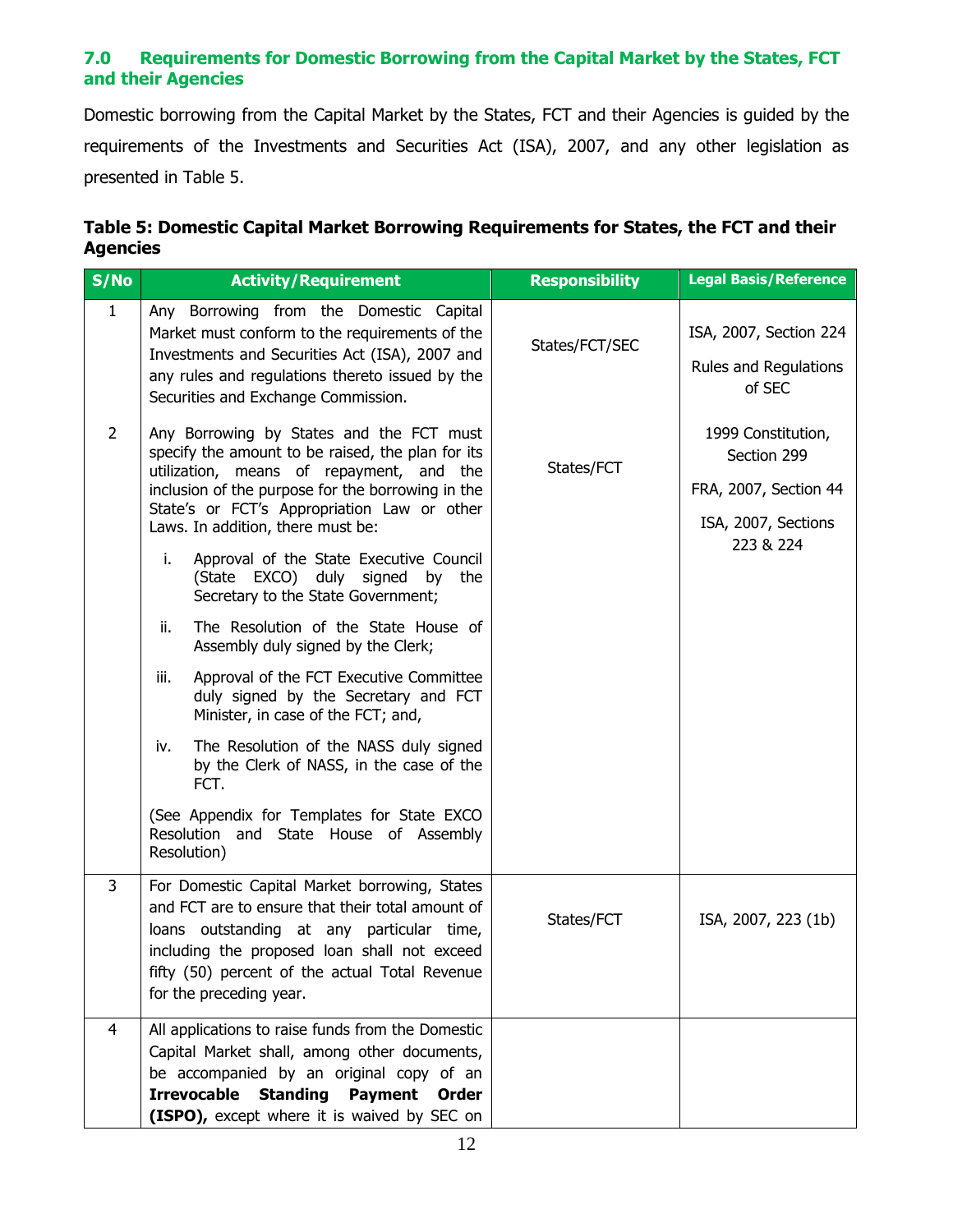| S/No | <b>Activity/Requirement</b>                                                                                                                                                                                                                                                                                                                                                                | <b>Responsibility</b> | <b>Legal Basis/Reference</b>                    |
|------|--------------------------------------------------------------------------------------------------------------------------------------------------------------------------------------------------------------------------------------------------------------------------------------------------------------------------------------------------------------------------------------------|-----------------------|-------------------------------------------------|
|      | the basis of the following conditions stated by<br>SEC:                                                                                                                                                                                                                                                                                                                                    | States/FCT/SEC        | ISA, 2007, Section 224                          |
|      | The Internally Generated Revenue (IGR) of<br>i.<br>the State or FCT shall not be less than 60%<br>of its Total Revenue for the preceding year.                                                                                                                                                                                                                                             |                       |                                                 |
|      | ii. Investment in the proposed Bond Issue shall<br>be restricted to Qualified<br>Institutional<br>Investors and High-Networth Individuals.                                                                                                                                                                                                                                                 |                       | and                                             |
|      | The Issuer shall<br>provide a third-party<br>iii.<br>Guarantee<br>from<br>Bank,<br>Insurance<br>a<br>Supranational<br>Institution,<br>Company,<br>International Financial Institutions or any<br>other financial institution acceptable to the<br>Commission, to cover payment of the<br>principal and interest in the event of a<br>default, etc.                                         |                       | SEC Rule 566                                    |
|      | iv. The Guarantor shall be the primary Banker<br>of the Issuer for the purpose of its IGR<br>throughout the tenor of the debt issue.                                                                                                                                                                                                                                                       |                       |                                                 |
| 5    | Request for issuance of ISPO to be forwarded<br>to the Minister for approval, will be supported<br>by the following:                                                                                                                                                                                                                                                                       |                       |                                                 |
|      | i.<br>The Purpose for which the Borrowing is<br>intended<br>link<br>and<br>its<br>the<br>to<br>Developmental<br>оf<br>Agenda<br>the<br>Government;                                                                                                                                                                                                                                         | States/FCT/Minister   | ISA, 2007, Section 224<br>FRA, 2007, Section 44 |
|      | Cost-Benefit<br>showing<br>ii.<br>Analysis<br>the<br>economic and social benefits of the<br>intended Borrowing;                                                                                                                                                                                                                                                                            |                       |                                                 |
|      | Cashflow Projection to ascertain the<br>iii.<br>viability and sustainability of the purpose<br>for borrowing;                                                                                                                                                                                                                                                                              |                       |                                                 |
|      | Extract of the Approval of the State<br>iv.<br>Executive Council, duly signed by the<br>Secretary to the State Government. In<br>the case of the FCT, Approval of the FCT<br>Executive Committee, duly signed by the<br>Secretary and FCT Minister. The approval<br>would include the amount proposed to be<br>issued, Purpose (utilization of proceeds),<br>Terms and means of Repayment; |                       |                                                 |
|      | Certified True Copy of the Resolution of<br>ν.<br>the State House of Assembly duly signed<br>by the Clerk of the House of Assembly. In                                                                                                                                                                                                                                                     |                       |                                                 |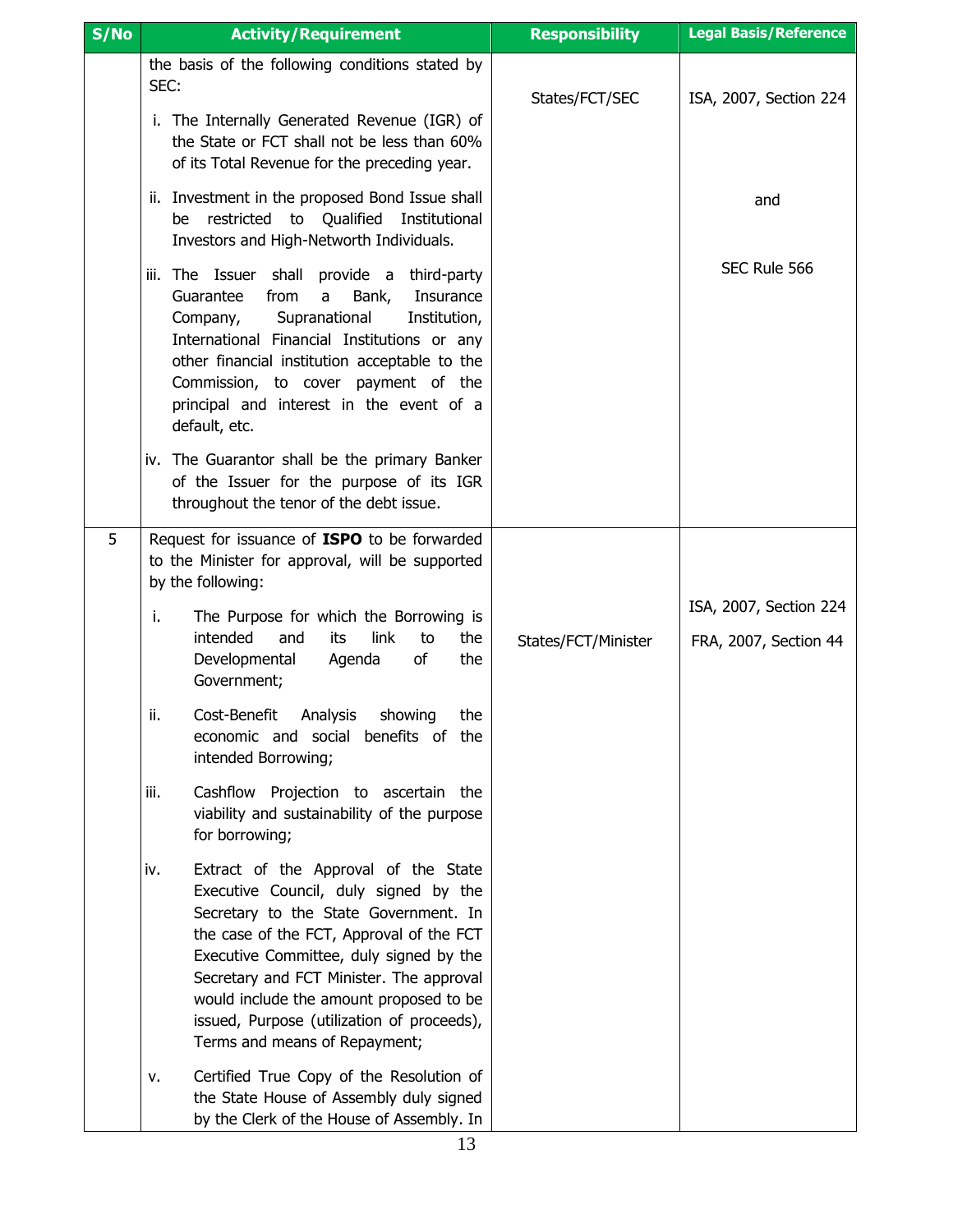| S/No           | <b>Activity/Requirement</b>                                                                                                                                                                                                               | <b>Responsibility</b> | <b>Legal Basis/Reference</b>                                     |
|----------------|-------------------------------------------------------------------------------------------------------------------------------------------------------------------------------------------------------------------------------------------|-----------------------|------------------------------------------------------------------|
|                | the case of the FCT, Resolution of the<br>NASS, duly signed by the Clerk of NASS;                                                                                                                                                         |                       |                                                                  |
|                | Submission of the State or FCT's Audited<br>vi.<br>Financial Statements for the past three<br>consecutive years;                                                                                                                          |                       | FSP, 2016                                                        |
|                | Copy of the relevant State or FCT's<br>vii.<br>Appropriation Act, or other Act or Law<br>authorizing the purpose for which the<br>proposed new Borrowing is to be utilized;<br>and,                                                       |                       | FRA 44, 2(a)                                                     |
|                | hii.<br>Evidence of attainment and maintenance<br>of a current Credit Rating.                                                                                                                                                             |                       | ISA, 2007, Section 224                                           |
| 6              | Following from (5) above, the DMO shall<br>conduct a Debt Sustainability Analysis to<br>ascertain that the Monthly Debt Service<br>deduction of the State or FCT, including the                                                           | <b>DMO</b>            | DMO Act, 2003,<br>Section 6(1c)                                  |
|                | servicing of the proposed new loan, does not<br>40% of the Total<br>exceed<br><b>Monthly</b><br>Revenue (FAAC and IGR) of the State or<br>FCT for the preceding 12 months, and<br>make recommendations to the Minister as<br>appropriate. |                       | FSP, 2016                                                        |
| $\overline{7}$ | Evidence of an up to date submission to the<br>DMO of quarterly Domestic Debt Data of the<br>State or FCT.                                                                                                                                | States/FCT            | FSP, 2016                                                        |
| 8              | <b>FCT</b><br><b>States</b><br>satisfy<br>other<br>and<br>are<br>to<br>requirements of ISA, 2007 and the Issuance<br>Requirements of the Securities and Exchange<br>Commission (SEC).                                                     | States/FCT/SEC        | ISA, 2007, Sections<br>224<br>SEC Rules, Part K<br>Rules 564-566 |

<span id="page-13-0"></span>Note: See Checklist as part of Appendices

## **8.0 Borrowing from Banks and other Financial Institutions by the States, FCT and their Agencies**

To ensure that borrowings by the States, FCT and their Agencies from Banks and other financial institutions are controlled, the requirements in Table 6 are expected to be adhered to: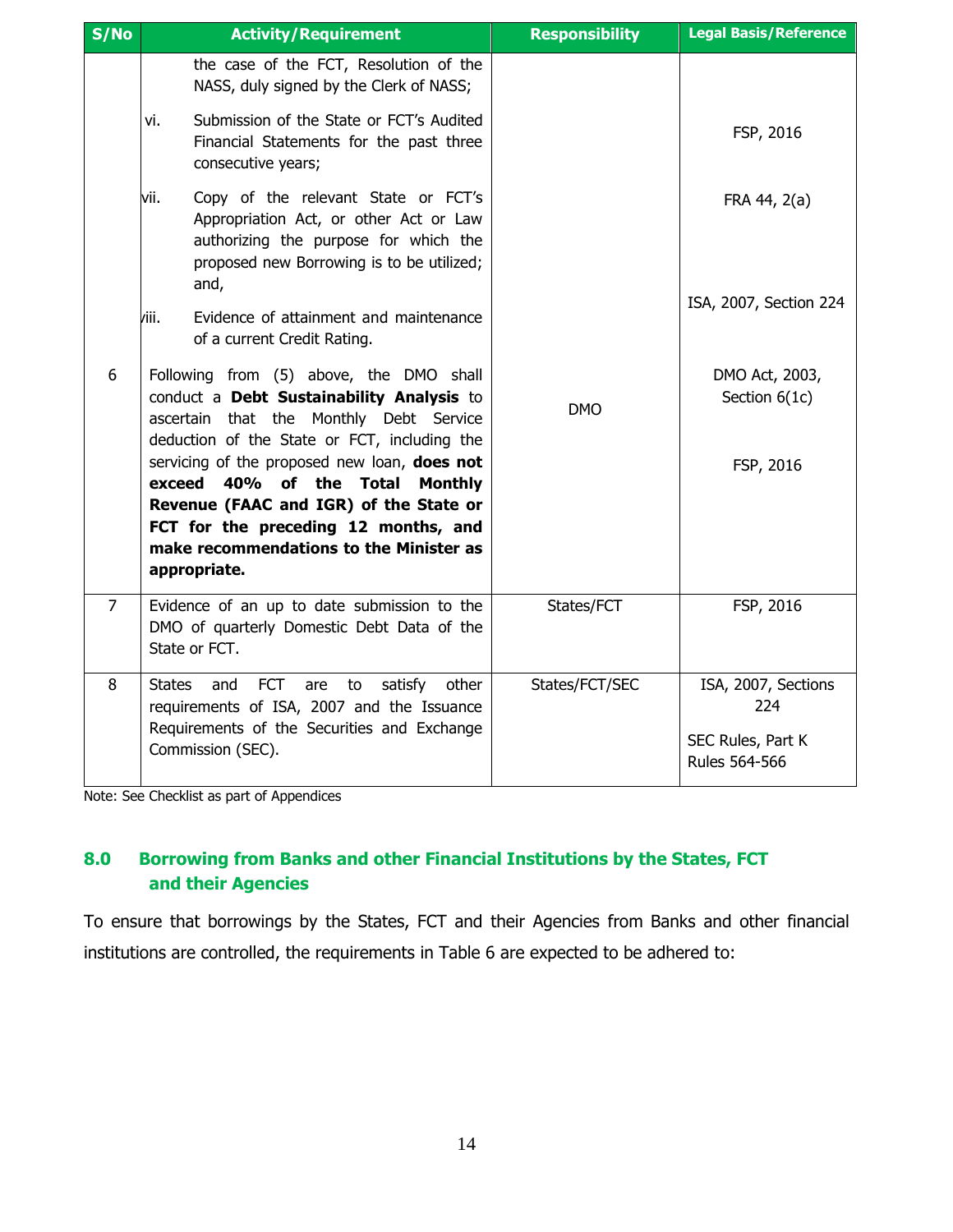#### **Table 6: Borrowing from Banks and other Financial Institutions by the States, FCT and their Agencies**

| S/NO         |      | <b>Activity/Requirement</b>                                                                                                                                                                                                                                                                                                                                                                    | <b>Responsibility</b> | <b>Legal</b>                  |
|--------------|------|------------------------------------------------------------------------------------------------------------------------------------------------------------------------------------------------------------------------------------------------------------------------------------------------------------------------------------------------------------------------------------------------|-----------------------|-------------------------------|
|              |      |                                                                                                                                                                                                                                                                                                                                                                                                |                       | <b>Basis/Reference</b>        |
| $\mathbf{1}$ |      | All Banks and Financial Institutions intending to<br>lend to the States, FCT and any of their<br>agencies, shall obtain the prior approval of the<br>Minister, and shall state the Amount, Purpose of<br>the proposed loan, and the Terms and<br>Conditions of the loan.                                                                                                                       | Lending Bank          | DMO Act, 2003,<br>Section 24; |
| 2            |      | The State Government, FCT or their agency<br>seeking such a loan from Banks and other<br>Financial Institutions shall submit a request to<br>the Minister. The request should be supported<br>by the following:                                                                                                                                                                                |                       |                               |
|              | i.   | The purpose for which the borrowing is<br>intended<br>link<br>and<br>its<br>to<br>the<br>developmental<br>Agenda<br>of<br>the<br>Government;                                                                                                                                                                                                                                                   | States/FCT/Minister   | FRA, 2007, Section 44         |
|              | ii.  | Analysis showing<br>Cost-Benefit<br>full<br>details of how the borrowing is to be<br>utilized and the economic and social<br>benefits of the intended Borrowing;                                                                                                                                                                                                                               |                       |                               |
|              | iii. | Extract of the Approval of the State<br>Executive Council, duly signed by the<br>Secretary to the State Government. In<br>the case of the FCT, Approval of the<br>FCT Executive Committee, duly signed<br>by the Secretary and the FCT Minister.<br>approval would<br>include<br>The<br>the<br>proposed<br>Loan amount, Purpose<br>(utilization of proceeds), Terms and<br>means of Repayment; |                       |                               |
|              | iv.  | Certified True Copy of the Resolution of<br>the State House of Assembly duly<br>signed by the Clerk. In the case of the<br>FCT, Resolution of the NASS, duly<br>signed by the Clerk of NASS;                                                                                                                                                                                                   |                       |                               |
|              | ٧.   | Copy of the relevant State or FCT's<br>Appropriation or other Act or Law,<br>authorizing the purpose for which the<br>borrowing is to be utilized.                                                                                                                                                                                                                                             |                       | FRA 44 (2a)                   |
|              | vi.  | Copy of accepted Offer Letter for the                                                                                                                                                                                                                                                                                                                                                          |                       |                               |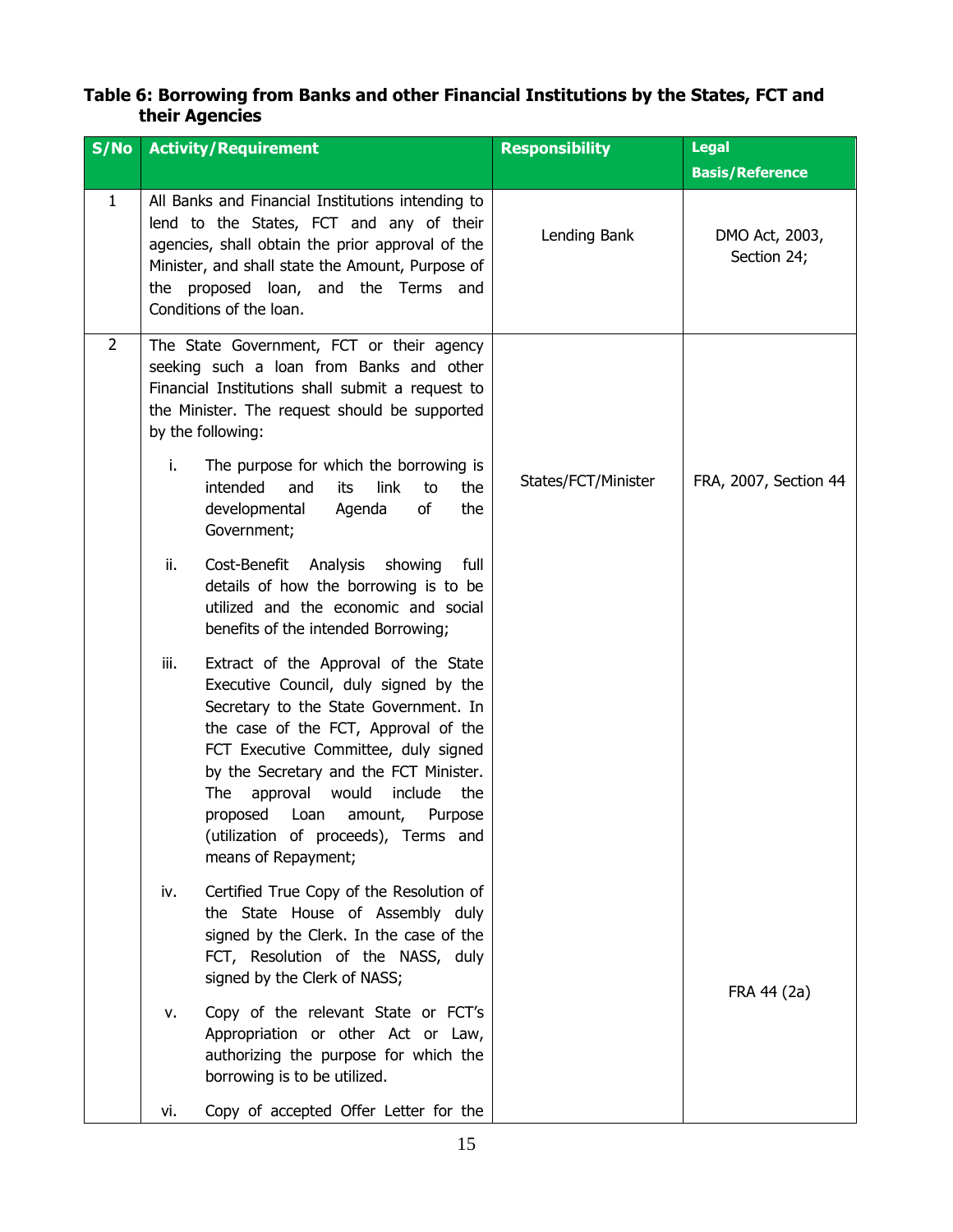| S/No           | <b>Activity/Requirement</b>                                                                                                                                                                                               | <b>Responsibility</b>                  | <b>Legal</b>                              |
|----------------|---------------------------------------------------------------------------------------------------------------------------------------------------------------------------------------------------------------------------|----------------------------------------|-------------------------------------------|
|                |                                                                                                                                                                                                                           |                                        | <b>Basis/Reference</b>                    |
|                | showing<br>facility<br>the<br>Terms<br>and<br>Conditions of the proposed Borrowing.<br>Submission of the State or FCT's<br>vii.<br>Audited Financial Statements for the                                                   |                                        | FSP, 2016                                 |
|                | past three consecutive years;                                                                                                                                                                                             |                                        |                                           |
|                | Evidence of an up-to-date submission to<br>viii.<br>the DMO of quarterly Domestic Debt<br>Data of the State or FCT; and,                                                                                                  |                                        |                                           |
|                | Evidence<br>of<br>attainment<br>ix.<br>and<br>maintenance of a current Credit Rating.                                                                                                                                     |                                        |                                           |
| 3              | The Minister shall direct the DMO to appraise<br>the request and conduct a Debt Sustainability                                                                                                                            | DMO/Minister/States/FCT                | FRA, 2007, Section<br>44;                 |
|                | Analysis. The DMO shall conduct a Debt<br>Sustainability Analysis to ascertain that the<br>Monthly Debt Service deduction of the State or                                                                                 |                                        | DMO Act, 2003,<br>Section 6(1c)           |
|                | FCT, including the servicing of the proposed<br>bank loan being contemplated, does not                                                                                                                                    |                                        | FSP, 2016                                 |
|                | exceed 40% of the Total Monthly Revenue<br>(FAAC and IGR) of the State or FCT for the                                                                                                                                     |                                        |                                           |
|                | 12<br>preceding<br>months,<br>and<br>make<br>recommendation<br>the<br><b>Minister</b><br>to<br>as<br>appropriate.                                                                                                         |                                        |                                           |
| $\overline{4}$ | Upon contracting the Loan, States or FCT are to<br>furnish the DMO with the Approved Amount,<br>Total Amount Disbursed, Purpose, Interest Rate,<br>Fees, Tenor, Repayment Schedule and Security<br>for such Loan.         | States/FCT/Lending Bank                | DMO Act, 2003,<br>Section 24              |
|                | The Lending Institution is also required to<br>furnish the State's or FCT's Debt Management<br>Department (DMD) with periodic reports<br>(Monthly) on the drawdown, utilization and<br>servicing of same by the Borrower. |                                        |                                           |
| 5              | Each Lending Bank and Financial Institution is<br>required to submit quarterly Reports to the DMO<br>on Loans granted to Sub-national governments<br>in the prescribed format, as may be provided by<br>the DMO.          | Lending Bank/ Financial<br>Institution | DMO Act, 2003,<br>Section 24<br>FSP, 2016 |

Note: See Checklist as part of Appendices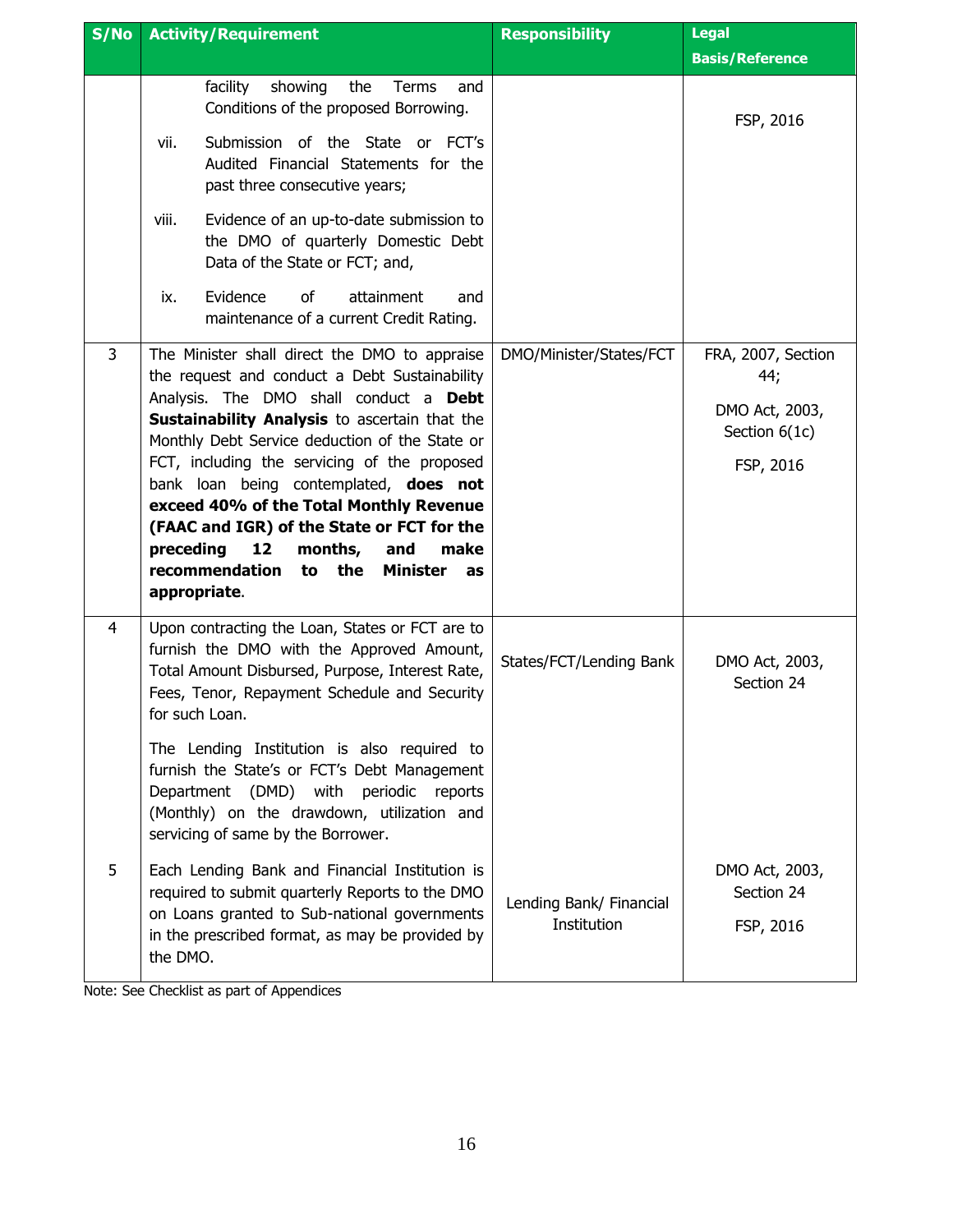**APPENDICES**

## **TEMPLATES FOR APPROVALS OF BORROWING BY THE STATE EXECUTIVE COUNCIL AND THE STATE HOUSE OF ASSEMBLY**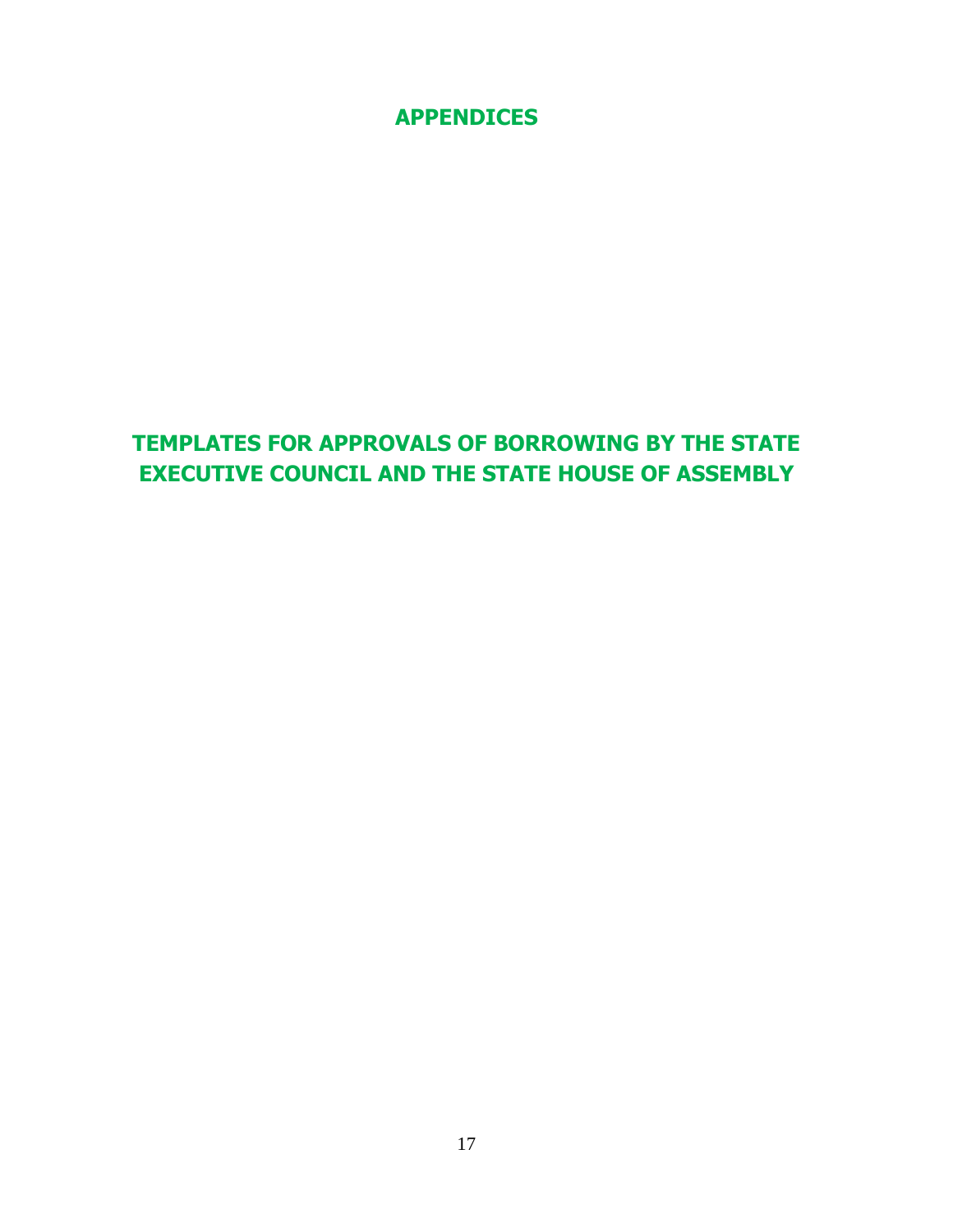## **I. TEMPLATE FOR THE STATE EXECUTIVE COUNCIL'S APPROVAL FOR EXTERNAL BORROWING**

#### **(To be reproduced on the Letter-head paper of the Office of the Secretary to the Government of the State)**

APPROVAL OF THE EXECUTIVE COUNCIL OF ………… STATE OF NIGERIA (THE **"STATE"**) IN CONNECTION WITH THE STATE'S EXTERNAL BORROWING

At the meeting of the State Executive Council **("EXCO")** duly convened and held on the ……… Day of ………, 20XX, the following resolution was proposed and duly passed as an approval of the Council:

- 1. Approval of External Borrowing for an amount … ('insert amount') by the State ("the Transaction");
- 2. That the amount of … to be obtained through a process of on-lending by the Federal Government of Nigeria from … (the "Lender") shall be for funding the …. (the "Project") as shall be duly incorporated in the Annual Budget of the State for the year … (State Budget year);
- 3. That subject to the Approval of the **Federal Executive Council and National Assembly** for the loan, the State shall execute a Subsidiary Loan Agreement with the Federal Government of Nigeria, and issue an Irrevocable Standing Payment Order (ISPO) to the Office of the Accountant-General of the Federation, as a first line charge payment out of the monthly statutory allocations accruing to the State from the Federation Account;
- 4. That the loan shall be secured by a Federal Government of Nigeria Guarantee and supported by a Counter Guarantee to be issued by ……..… State to the Federal Government;
- 5. That the repayment of the loan shall be duly managed within the tenure as may be specified in accordance with a Debt Repayment Plan Document which shall be managed by the Honourable Commissioner of Finance of the State;
- 6. The entire Principal Sum, Accrued Interest and other charges on the loan shall be repaid within the tenor agreed by the State and the Federal Government of Nigeria in accordance with the Subsidiary Loan Agreement (SLA).

Dated this….. ……. Day of ….………, 20XX

……………………………………………… Secretary to the State Government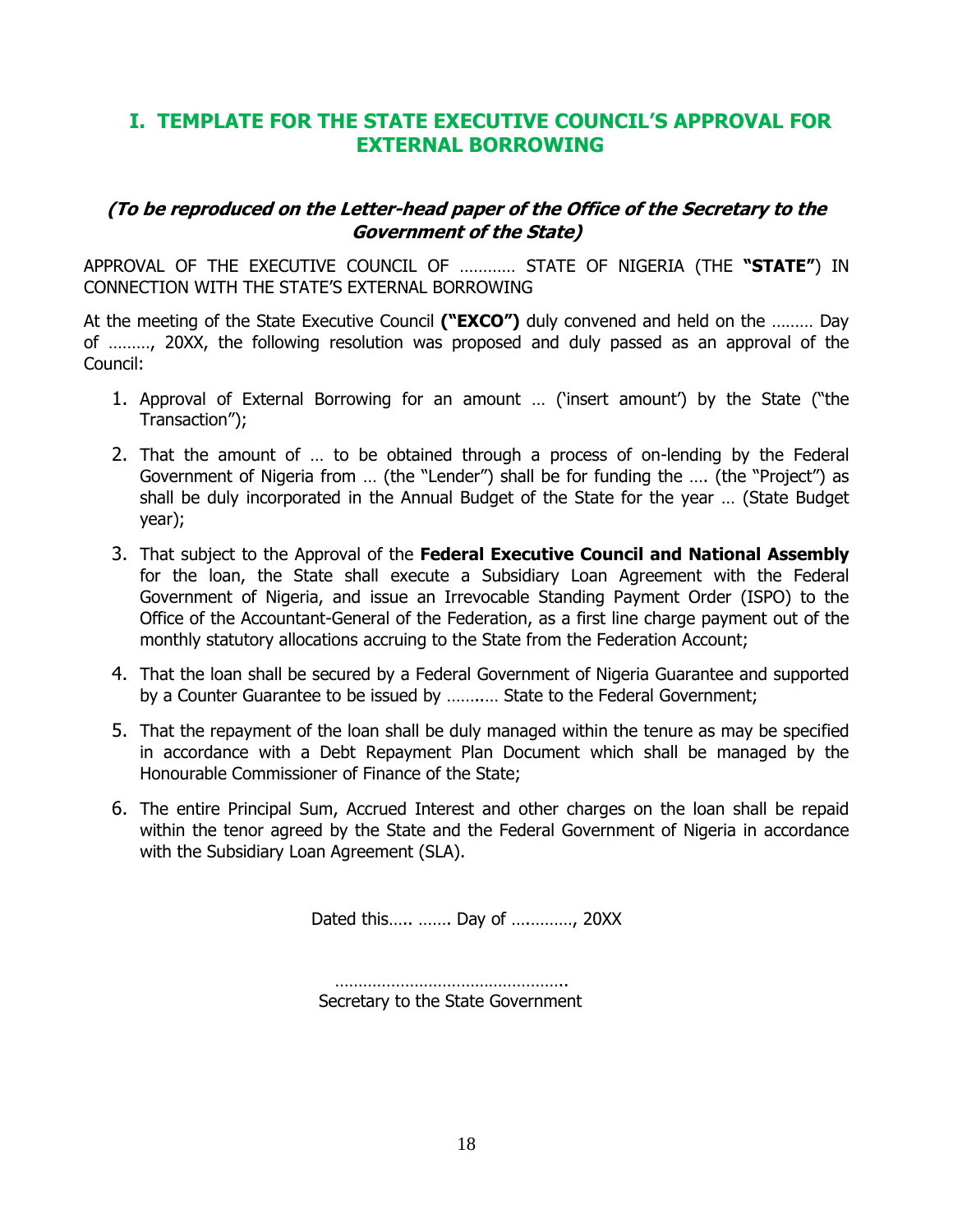## **II. TEMPLATE FOR THE STATE HOUSE OF ASSEMBLY'S RESOLUTION FOR EXTERNAL BORROWING**

… STATE HOUSE OF ASSEMBLY

#### ….. STATE GOVERNMENT OF NIGERIA PROPOSED … (INSERT AMOUNT) EXTERNAL BORROWING PROPOSAL

#### RESOLUTION OF THE …… STATE HOUSE OF ASSEMBLY

The …. State House of Assembly ('the House of Assembly'), having been duly convened at the (insert address), (insert State) and having duly considered the motion in respect of the … State Government's …. (insert amount) External Borrowing Proposal, has passed the following as Resolution of the House of Assembly:

1. That the Proposed External Borrowing Proposal in the sum of … ('the Proposal') by the … State ('the State') be and is hereby approved;

2. The State be and is hereby authorized to undertake the proposed External Borrowing Proposal by way of on-lending from the Federal Government of Nigeria for funding the … (the 'Project'), as shall be duly captured in the … (insert Year of Budget), Annual Budget of the State;

3. That the State Executive Council (EXCO) be and is hereby authorised to do all such other things as may be required to ensure the successful execution and completion of the Proposal;

4. That the authority conferred on the EXCO in Paragraph 3 above shall include the power to delegate such functions or duties to qualified persons as the EXCO deems appropriate subject to such supervision and review as may be prescribed by the State Executive Council (EXCO);

5. That the House hereby authorises a monthly deduction in the sum of ……… from the monthly statutory allocation accruing to the State from the Federation Account;

6. That the House of Assembly hereby authorises the issuance of a Counter Guarantee in favour of the Federal Government of Nigeria by the State in the sum of …., as additional security under the Proposal;

7. That the monthly deductions referred to in Resolutions 5 and 6 above shall take effect and remain in force for as long as the State's obligations under the Borrowing are outstanding.

BE IT FURTHER RESOLVED that a copy of these Resolutions be transmitted to any relevant regulatory authority.

……………………………………………….

Clerk, ………. State House of Assembly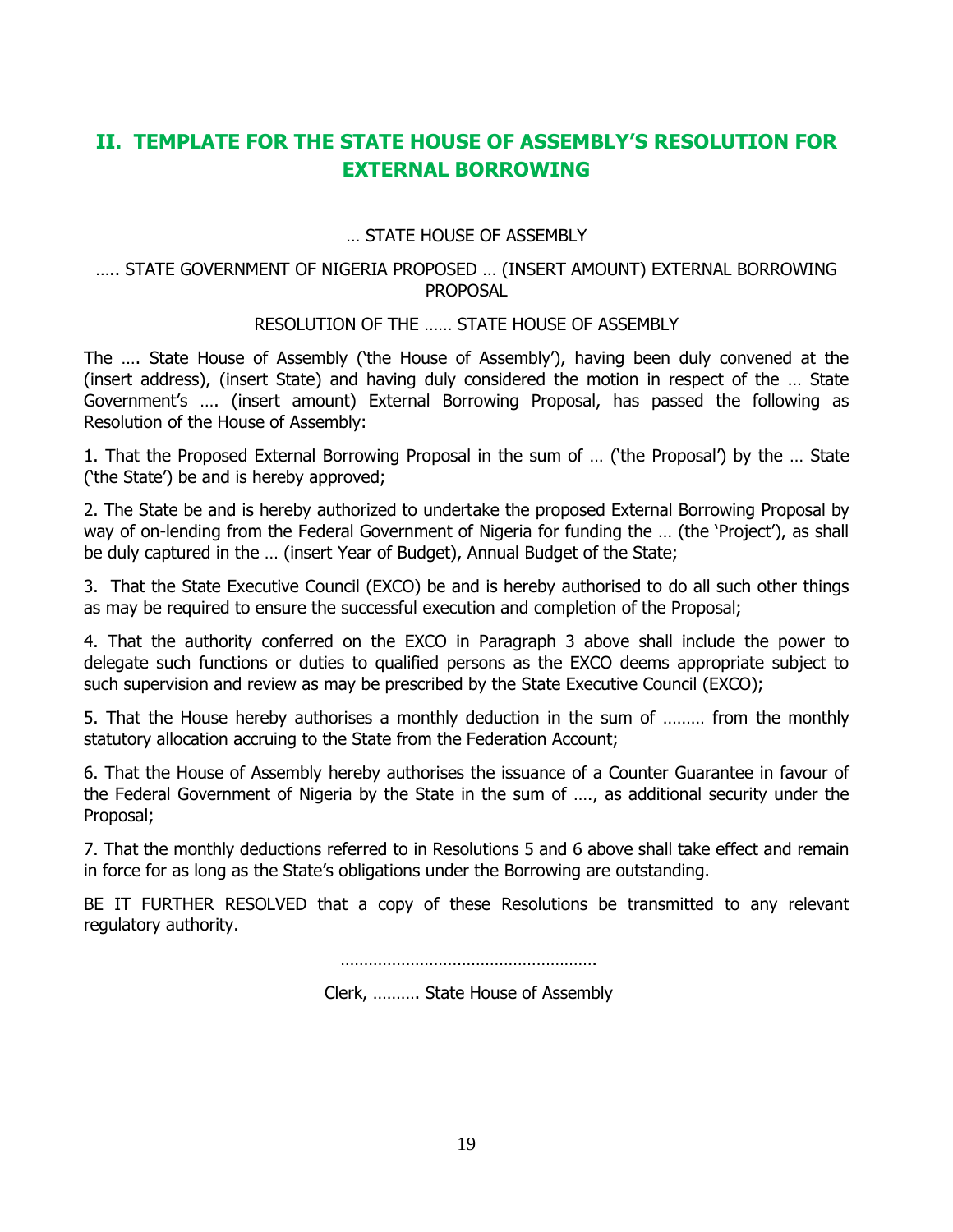## **III. TEMPLATE FOR THE STATE EXECUTIVE COUNCIL'S APPROVAL FOR BORROWING FROM BANKS AND OTHER FINANCIAL INSTITUTIONS**

### **(To be reproduced on the Letter-head paper of the Office of the Secretary to the Government of the State)**

APPROVAL OF THE EXECUTIVE COUNCIL OF …..… STATE OF NIGERIA (THE **"STATE"**) IN CONNECTION WITH THE STATE'S BORROWING FROM BANKS AND OTHER FINANCIAL INSTITUTIONS

At the meeting of the Executive Council of the State (the "Council") duly convened and held on the ……… Day of ………, 20XX, the following resolutions were proposed and duly passed as an approval of the Council:

1. That the State Executive Council (EXCO) duly approves Borrowing for an amount … ('insert amount') by the State ("the Transaction");

2. That the amount of N............... to be obtained from ................. (insert Bank) shall be for funding ………………… (the "Project");

3. That the Project as well as the expenditure to be incurred therefrom shall be duly incorporated in the Annual Budget of the State for the year … (State Budget year);

4. That pursuant to the Approval of the proposed Loan by the Minister, the issuance of an Irrevocable Standing Payment Order (ISPO) to the Office of the Accountant-General of the Federation for monthly deductions from the Statutory Allocation of the State, or to the Bank(s) collecting the Internally Generated Revenue of the State for deductions from the State's Internally Generated Revenue, as a first line charge payment for servicing of the State's obligations on the borrowing is hereby approved; **(to be adapted based on the actual source of repayment for specific requests)**

5. That the repayment of the loan shall be duly managed within the tenure in accordance with a Debt Repayment Plan Document which shall be managed by the Commissioner responsible for Finance of the State;

6. That the entire Principal Sum accrued interest and any other charges of the loan shall be repaid within the tenor agreed by the State and the …… Banks and other Financial Institutions in accordance with the Transaction Documents executed by the parties.

Dated this ……. Day of ………, 20XX

…………………………………………

Secretary to the State Government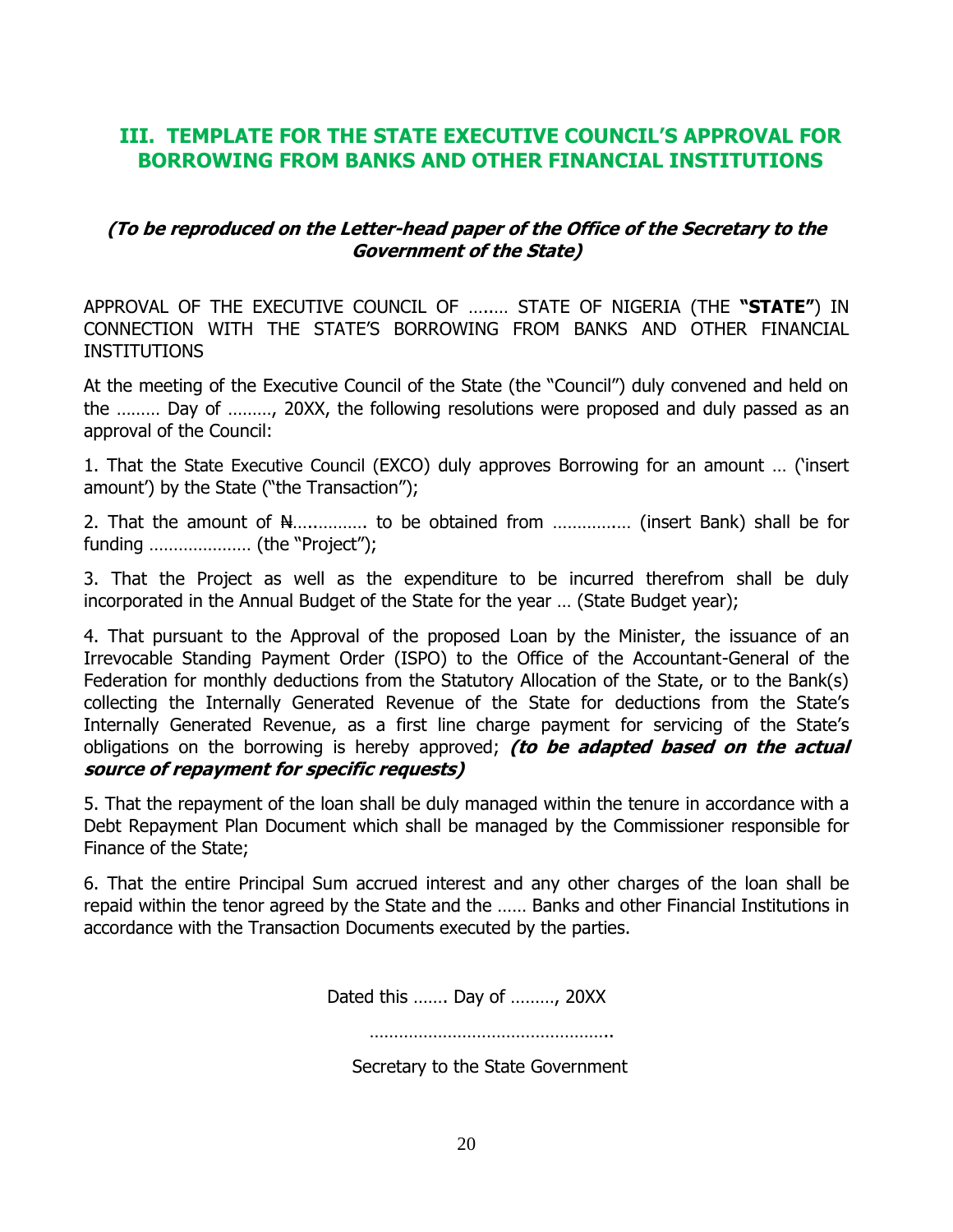## **IV. TEMPLATE FOR THE STATE HOUSE OF ASSEMBLY'S RESOLUTION FOR BORROWING FROM BANKS AND OTHER FINANCIAL INSTITUTIONS**

………… STATE HOUSE OF ASSEMBLY

……... STATE GOVERNMENT OF NIGERIA PROPOSED ……….. (INSERT AMOUNT) BORROWING FROM ………………. (INSERT NAME OF BANK) BANKS AND OTHER FINANCIAL INSTITUTIONS

RESOLUTION OF THE ………..STATE HOUSE OF ASSEMBLY

BE IT KNOWN THAT ON THE …………..DAY OF …………………..20XX

The …. State House of Assembly ('the House of Assembly'), having been duly convened at the (insert address), (insert State) and having duly considered the motion in respect of the … State Government's …. (insert amount) Borrowing from … (insert Bank), has passed the following as Resolutions of the House of Assembly:

1. That the Proposed Borrowing in the sum of … by the … State ('the State') be and is hereby approved;

2. The State be and is hereby authorized to undertake the proposed Borrowing from … for funding the … (the 'Project') as is duly captured in an Appropriation Law for the year … (insert Year of Budget);

3. That the State Executive Council (EXCO) be and is hereby authorised to do all such other things as may be required to ensure the successful execution and completion of the Programme;

4. That the authority conferred on the State Executive Council (EXCO) in Paragraph 3 above shall include the power to delegate such functions or duties to qualified persons as the EXCO deems appropriate subject to such supervision and review as may be prescribed by the State Executive Council (EXCO);

5. That the House hereby authorises a monthly deduction in the sum of … from the monthly statutory allocation accruing to the State from the Federation Account or from the Internally Generated Revenue of the State;

6. That the monthly deductions referred to in Resolution 5 above shall take effect and remain in force for as long as the State's obligations under the loan are outstanding;

BE IT FURTHER RESOLVED that a copy of these Resolutions be transmitted to any relevant regulatory authority.

……………………………………………….

Clerk, …….… State House of Assembly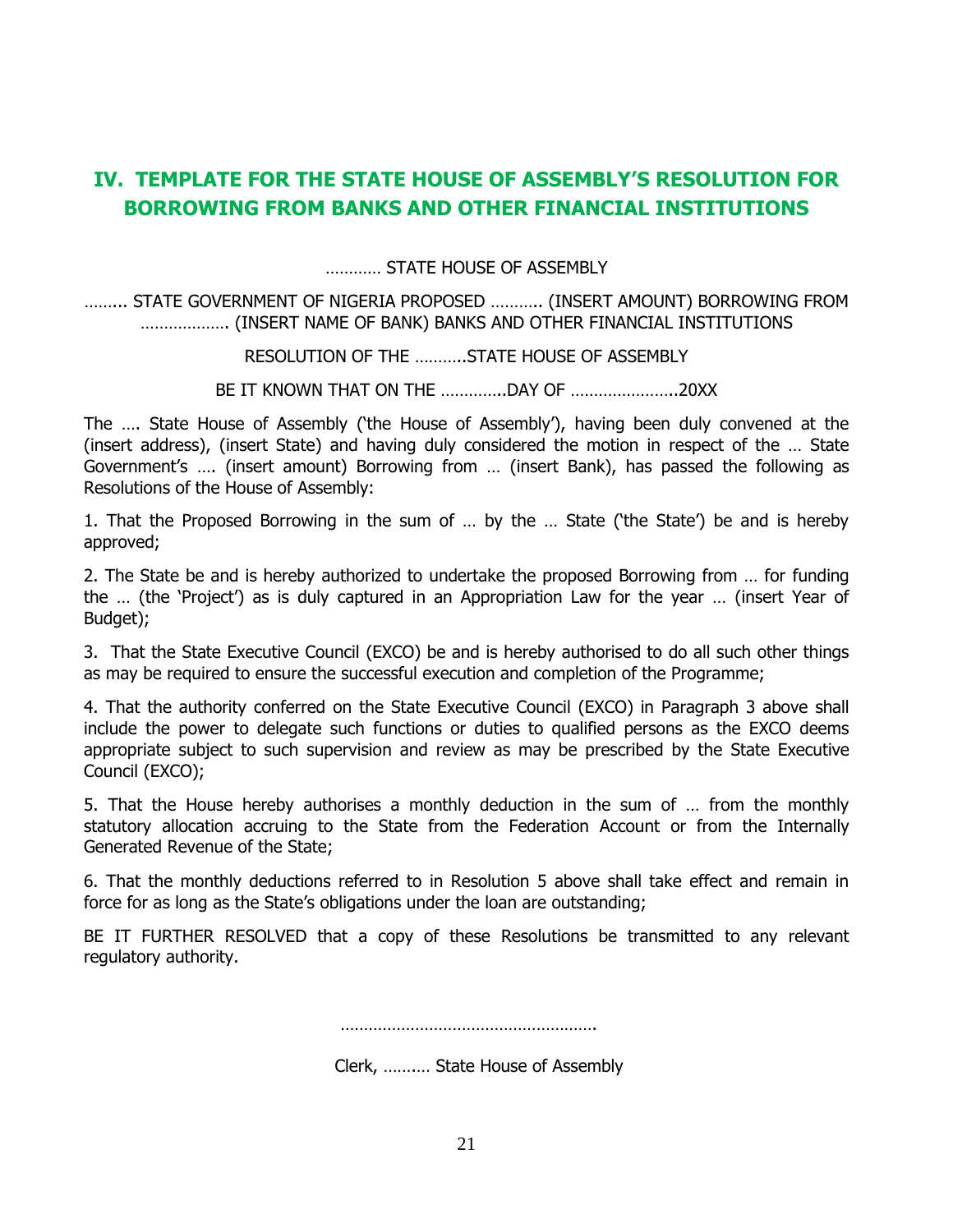## **V. TEMPLATE FOR STATE EXECUTIVE COUNCIL'S APPROVAL FOR BOND ISSUANCE**

### **(To be reproduced on the Letter-head paper of the Office of the Secretary to the Government of the State)**

APPROVAL OF THE EXECUTIVE COUNCIL OF …….... STATE OF NIGERIA (THE "**STATE**

At the meeting of the Executive Council of the State **("EXCO")** duly convened and held on the ………. Day of ………., 20XX, the following resolution was proposed and duly passed as an approval of the Council:

- 1. Approval of the creation and issuance of bonds for an amount not exceeding **Nxxx** by the State ("the Transaction");
- 2. That the Bonds be offered by way of a public offering, private placement or other such methods and upon such terms as may be determined by the Commissioner responsible for Finance ("the Commissioner") or such other person(s) that the Commissioner may delegate this power to;
- 3. That the Transaction be undertaken either in a single issuance or through issuances to a maximum aggregate of **Nxxx** and at such coupon rates, within such maturity periods and such other terms and conditions as determined by the Commissioner and the State's Financial Advisers and approved by the relevant regulatory authorities;
- 4. The rate of coupon payable on the Bonds can be determined by way of a book building process or such other process as may be determined by the Commissioner or such other person(s) that the Commissioner may delegate this power to and approved by the relevant authorities;
- 5. The Bonds shall be secured by an Irrevocable Standing Payment Order (ISPO) issued to the Office of the Accountant-General of the Federation, as a first line charge payment out of the monthly statutory allocations accruing to the State from the Federation Account or an ISPO on the Internally Generated Revenue (IGR) of the State which must be approved by the Minister.
- 6. A Sinking Fund shall be established and managed by the Trustee(s) duly registered with the Securities and Exchange Commission (SEC) appointed for the transaction into which appropriate deductions made pursuant to the ISPO from the State's Statutory Allocation from the Federation Account or an ISPO from the State's IGR duly approved by the Minister shall be paid, and out of which the applicable coupon and principal payments shall be made to Bondholders;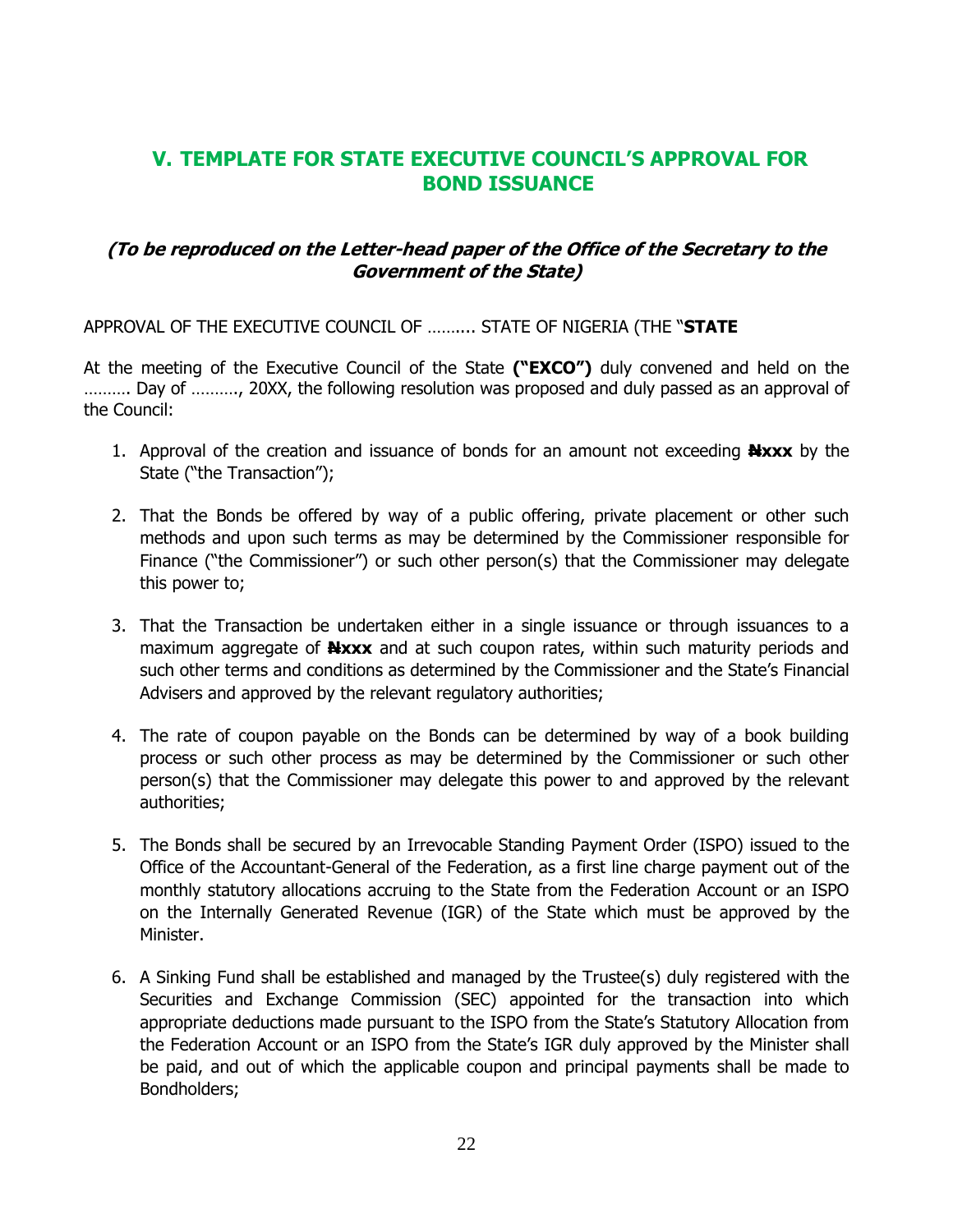- 7. The entire value of the bonds shall be redeemed within the tenor agreed by the Commissioner or such other person(s) that the Commissioner may delegate this power to; and,
- 8. The Commissioner or such other person(s) that the Commissioner may delegate this power to and the Debt Management Department of ………. State are hereby authorized and mandated to obtain the necessary approvals from the ………. State House of Assembly and the appropriate regulators to successfully execute the Bond Issue.

Dated this day ………... of ………………………………., 20XX

……………………………………………

Secretary to the State Government

**(This is a Guide on the minimum information required for this purpose. Where required by the underlying transaction, additional clauses may be added by the State and the Transaction Parties to ensure that the approval meets the requirements of the Issuance)**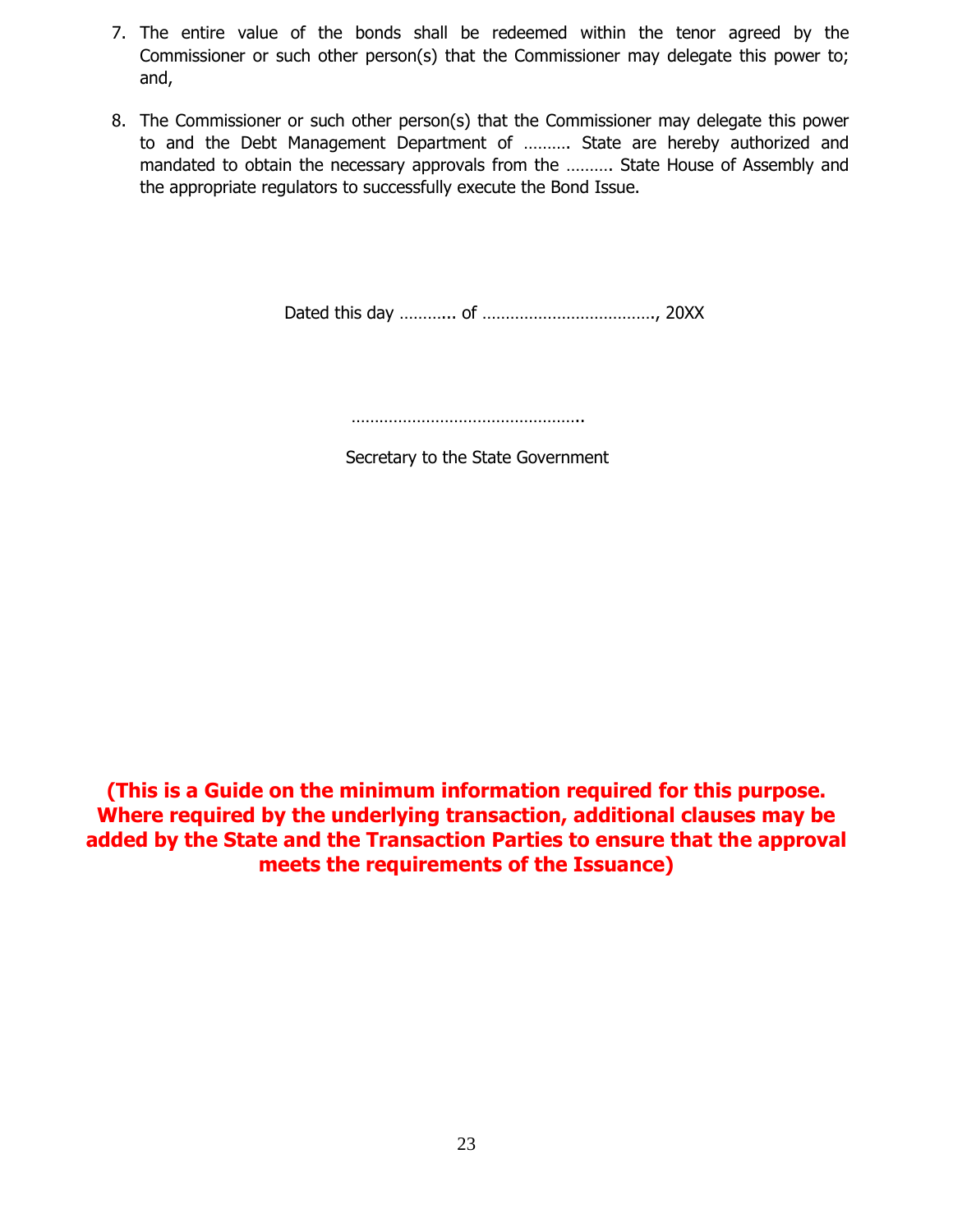## **VI. TEMPLATE FOR THE STATE HOUSE OF ASSEMBLY'S RESOLUTION FOR BOND ISSUANCE**

………………. STATE HOUSE OF ASSEMBLY

……………….. STATE GOVERNMENT OF NIGERIA **NXXX** BOND ISSUANCE PROGRAMME

RESOLUTION OF THE ………. STATE HOUSE OF ASSEMBLY

BE IT KNOWN THAT ON THE ………….… DAY OF …………………………., 20XX

The ………. State House of Assembly ('the House of Assembly'), having been duly convened at the (Kindly insert address), (insert State) and having duly considered the motion in respect of the ………. State Government's **NXXX** Bond Issuance Programme, has passed the following as Resolutions of the House of Assembly:

- 1. That the establishment of a Bond Issuance Programme in the sum of **NXXX** ('the Programme') by the ………. State ('the State') be and is hereby approved;
- 2. The State be and is hereby authorized to issue debt securities under the Programme either in a single tranche or a series of tranches, by way of a public offering, a placing or book-building or by any other method, at such time and upon such terms and conditions including price as may be determined from time to time by the Commissioner responsible for Finance on the advice of the State's Financial Advisers;
- 3. That the State Executive Council (EXCO) be and is hereby authorized to do all such other things as may be required to ensure the successful execution and completion of the Programme, including appointing advisers when necessary;
- 4. That the authority conferred on the State Executive Council (EXCO) in Paragraph 3 above shall include the power to delegate such functions or duties to qualified persons, as the State Executive Council (EXCO) deems appropriate subject to such supervision and review as may be prescribed by the State Executive Council (EXCO);
- 5. That the House of Assembly hereby authorizes a monthly deduction in the sum of **NXXX** from the monthly statutory allocation accruing to the State from the Federation Account into the Sinking Fund established for the purposes of servicing the State's debt obligations under the Programme;
- 6. That the House of Assembly hereby authorizes monthly deductions, in such sums as the Commissioner responsible for Finance may from time to time determine, from the Consolidated Revenue Fund of the State as security for the purpose of servicing the State's debt obligations under the Programme;
- 7. That the monthly deductions referred to in Resolutions 5 and 6 above shall take effect and remain in force for as long as the State's obligations under the Programme are outstanding;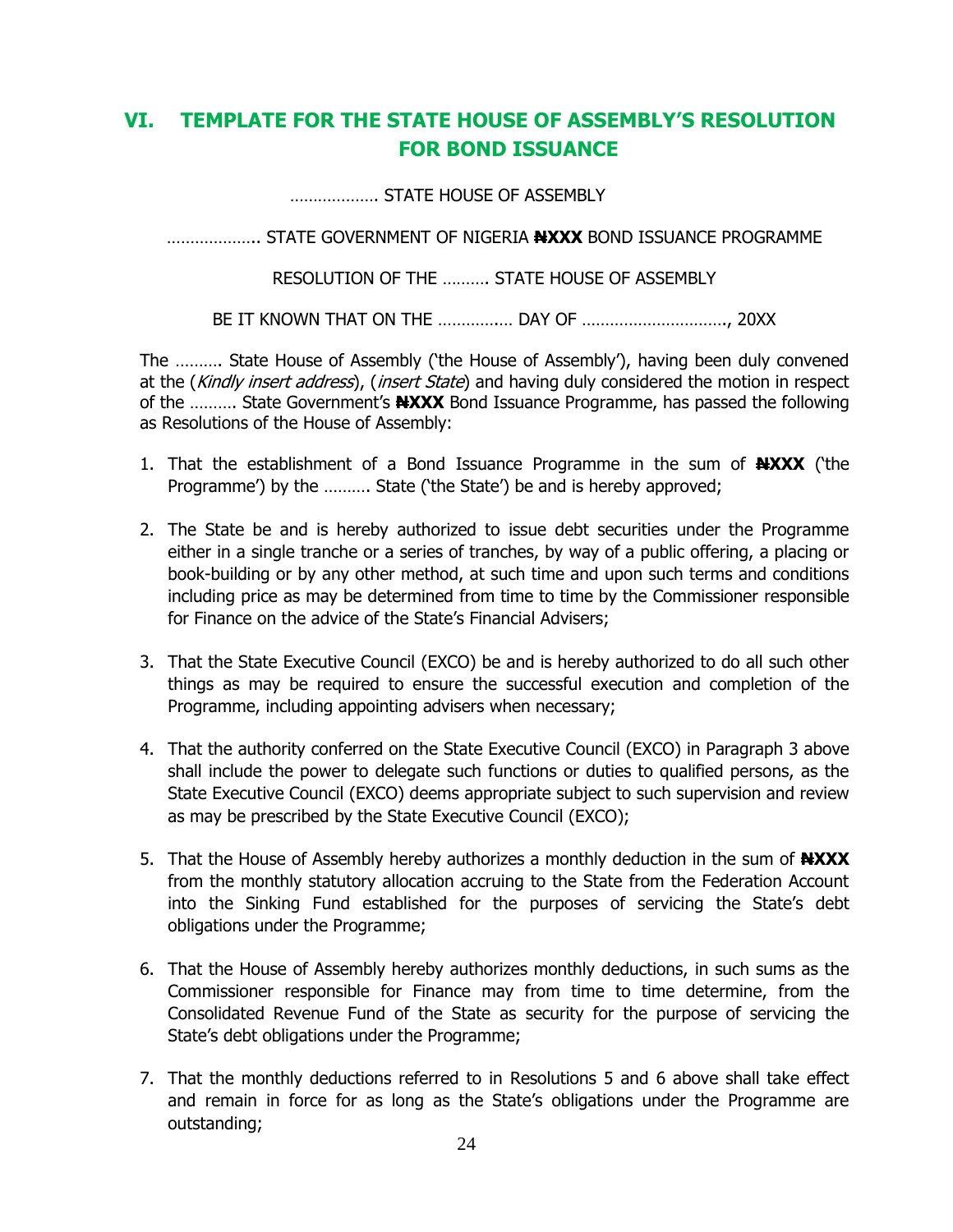8. The House of Assembly hereby authorizes the State's Commissioner responsible for Finance and the Accountant-General of the State, acting reasonably and lawfully, to do all such acts and take all such steps including, without limitation, issuing an Irrevocable Standing Payment Order/Irrevocable Letter of Authority authorizing the Accountant-General of the Federation to deduct the amount stipulated in Resolution 5 above from the State's monthly statutory allocation from the Federation Account, or issuing an Irrevocable Standing Payment Order to the Consolidated Revenue Fund Account Bank to deduct any amount required in Resolution 6 for the credit of the designated account(s) (the Sinking Fund) and the execution of the relevant documents necessary for and or incidental to giving effect to Resolutions 5, 6 and 7 above.

BE IT FURTHER RESOLVED that a copy of these Resolutions be transmitted to any relevant regulatory authority including the Securities and Exchange Commission.

………………………………………………………

………………………………………….

Clerk, ……. State House of Assembly

**(This is a Guide on the minimum information required for this purpose. Where required by the underlying transaction, additional clauses may be added by the State and the Transaction Parties to ensure that the approval meets the requirements of the Issuance)**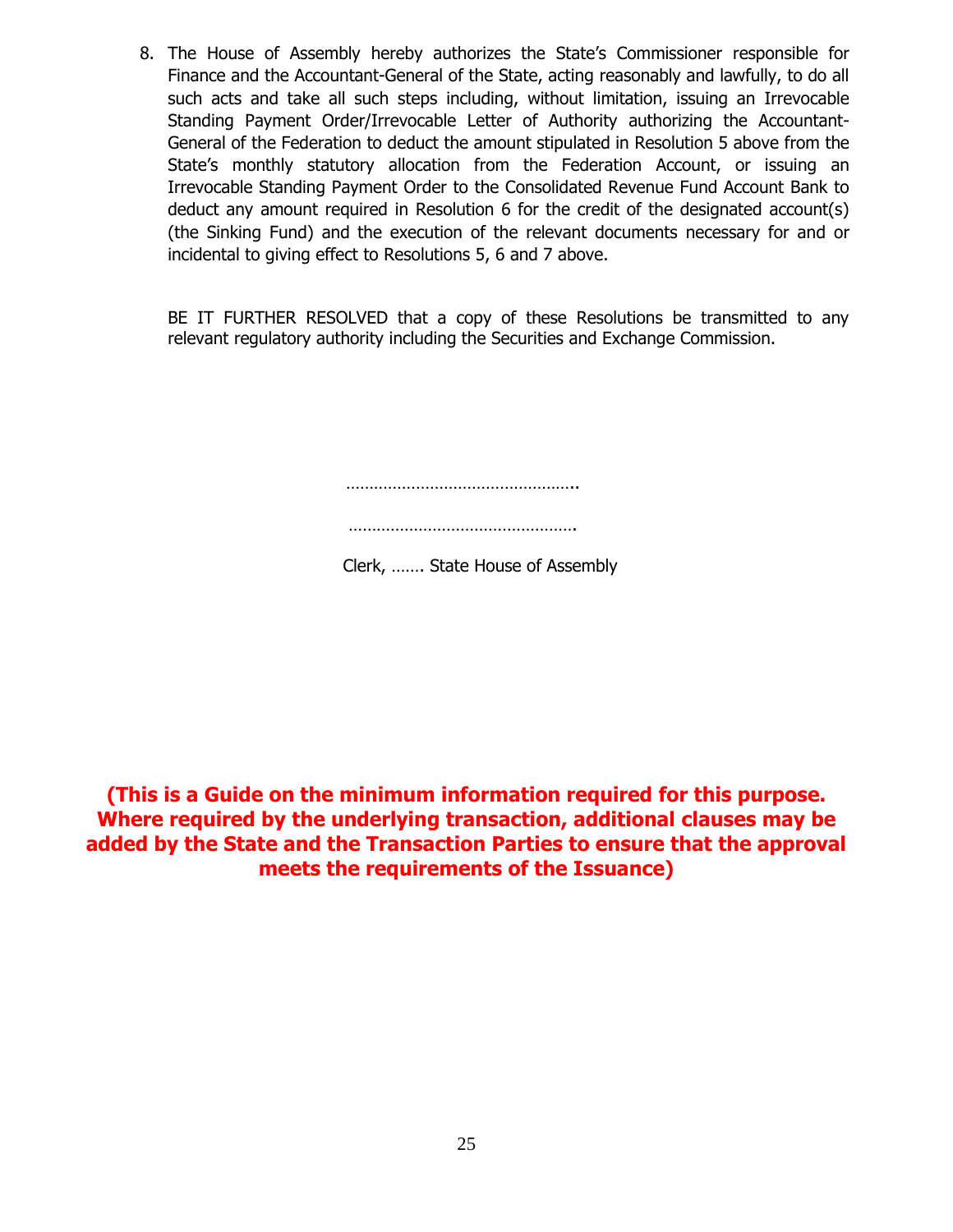# **CHECKLISTS FOR THE REQUIREMENTS FOR EXTERNAL, DOMESTIC CAPITAL MARKET AND BORROWING FROM BANKS AND OTHER FINANCIAL INSTITUTIONS BY THE STATES, FCT AND THEIR AGENCIES**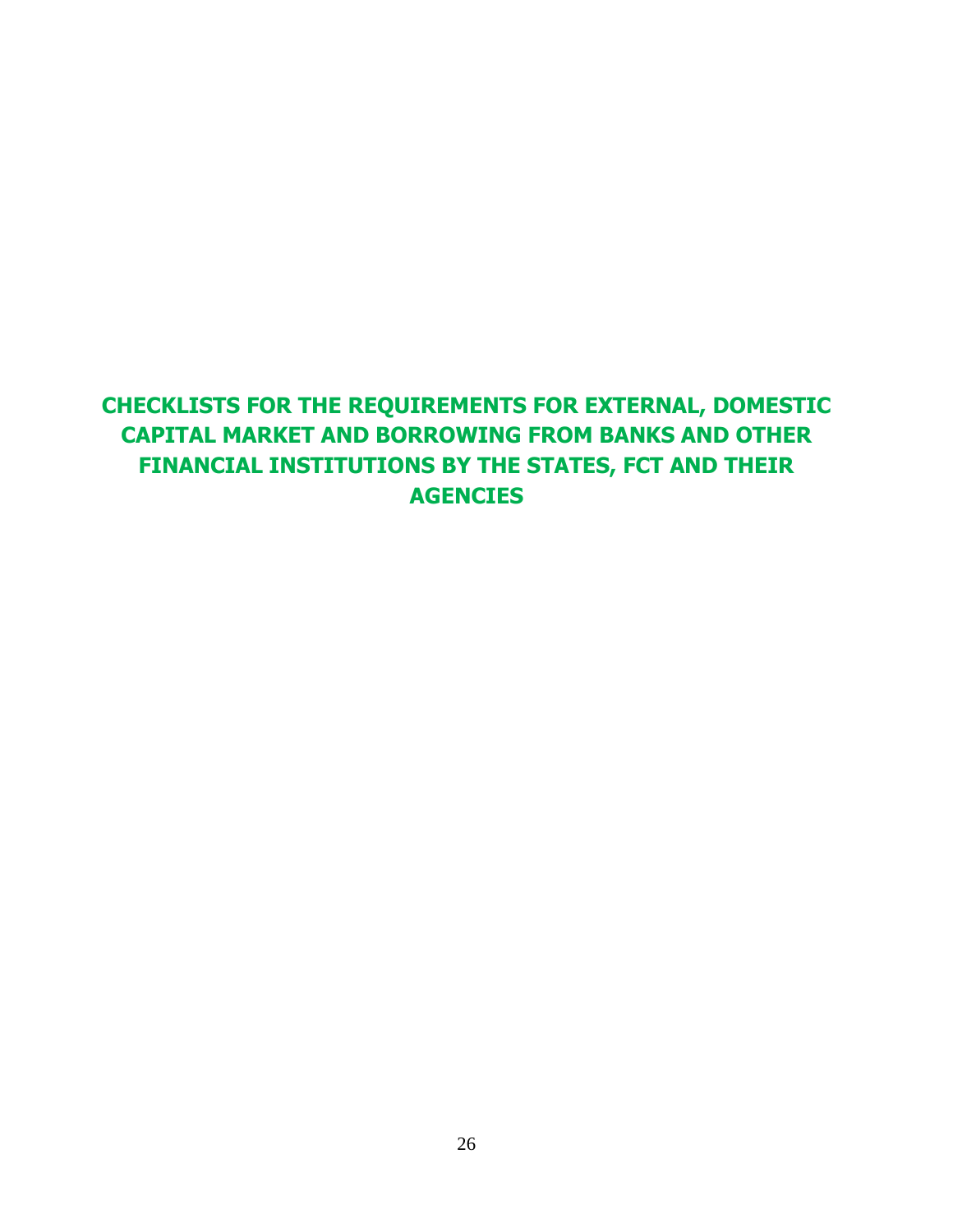### **VII. CHECKLISTS FOR THE REQUIREMENTS FOR EXTERNAL BORROWING BY THE STATES, FCT AND THEIR AGENCIES**

| S/N            | <b>Requirements</b>                                                                                                                                                                                                                                                                                       | <b>Yes</b> | <b>No</b> |
|----------------|-----------------------------------------------------------------------------------------------------------------------------------------------------------------------------------------------------------------------------------------------------------------------------------------------------------|------------|-----------|
| $\mathbf{1}$   | Is the State or FCT's External Borrowing Proposals for the next fiscal<br>year being submitted not later than four (4) months preceding that<br>year to the Minister for incorporation into the Medium-Term External<br>Borrowing Plan?                                                                   |            |           |
| $\overline{2}$ | Has the Approval of the State Executive Council, duly signed by the<br>Secretary to the State Government, for the proposed External<br>Borrowing Proposal, which should include the Amount, Purpose of the<br>Loan and the Repayment Plans (including source of repayment) for the<br>Loan, been secured? |            |           |
|                | In the case of the FCT $-$ The Approval the FCT Executive Committee,<br>duly signed by the Secretary and the FCT Minister.                                                                                                                                                                                |            |           |
| 3              | Is the Certified True Copy of the Resolution of the State House of<br>Assembly, duly signed by the Clerk, included?                                                                                                                                                                                       |            |           |
| $\overline{4}$ | Do the State's or FCT's Total Loans, including the proposed loan, not<br>exceed 250% of its Total Revenue for the preceding year?                                                                                                                                                                         |            |           |
| 5              | Does the Borrowing Proposal to be submitted to the Minister for<br>consideration include the Purpose for which the Borrowing is intended<br>and its link to the developmental Agenda of the Government?                                                                                                   |            |           |
| 6              | Does the Borrowing Proposal to be submitted to the Minister for<br>consideration include a Cost-Benefit Analysis, with details of how the<br>Borrowing will be utilized, showing the economic and social benefits of<br>the intended borrowing?                                                           |            |           |
| $\overline{7}$ | Does the Borrowing Proposal to be submitted to the Minister for<br>consideration include a Cashflow Projection of the Project to ascertain<br>its viability and sustainability?                                                                                                                           |            |           |
| 8              | Is the Extract of the Approval of the State Executive Council, duly<br>signed by the Secretary to the State Government, included?                                                                                                                                                                         |            |           |
|                | In the case of the FCT - The Approval of the FCT Executive Committee<br>duly signed by the Secretary and the FCT Minister.                                                                                                                                                                                |            |           |
| 9              | Is the Certified True Copy of the Resolution of the State House of<br>Assembly, including the Amount of the proposed Loan, Purpose<br>(utilization of proceeds), Terms of the Loan and Means of Repayment,<br>duly signed by the Clerk, included?                                                         |            |           |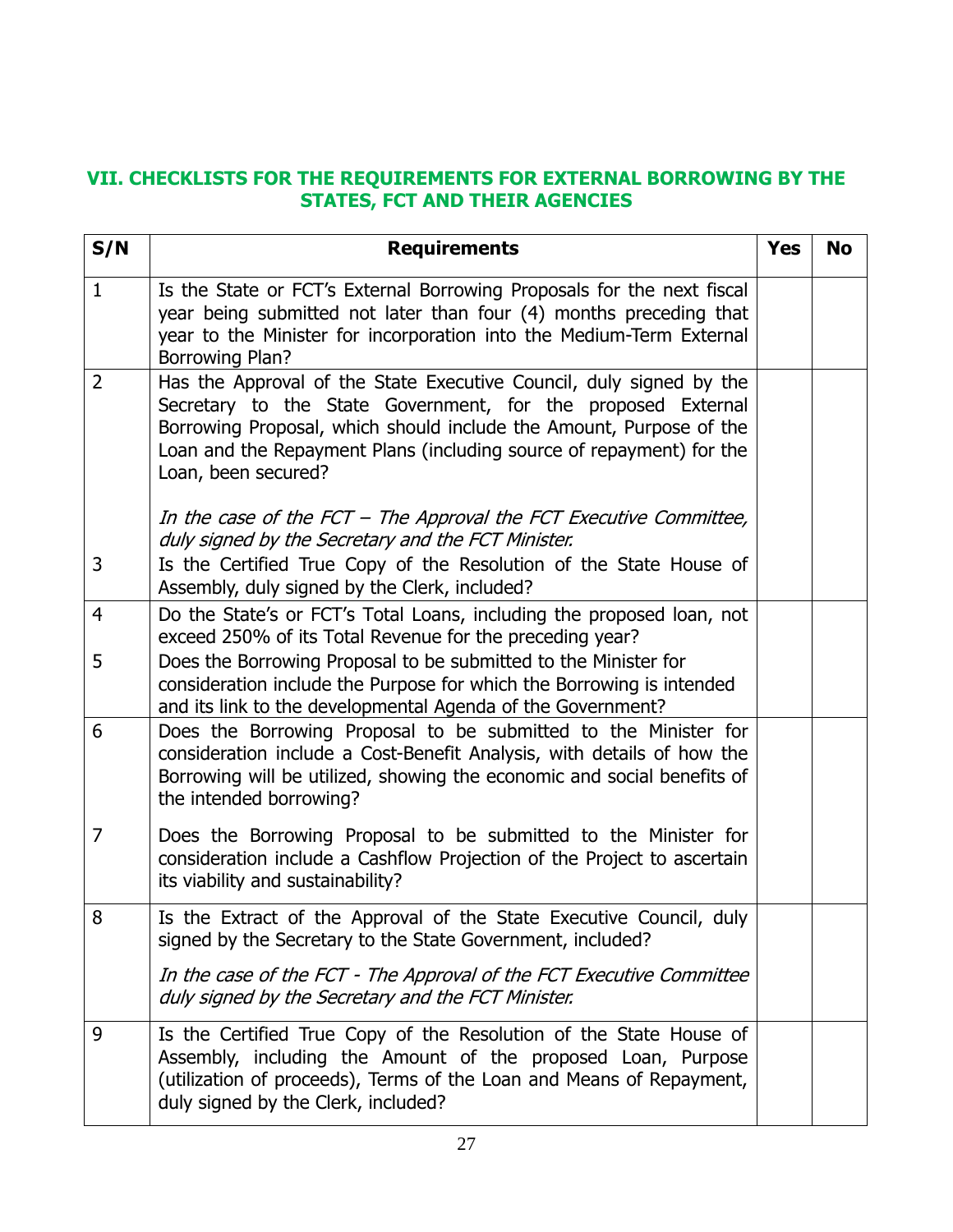| 10 | Does the Borrowing Proposal to be submitted to the Minister for<br>consideration, include a Copy of the relevant State or FCT's<br>Appropriation Act, or other Act or Law authorizing the Purpose of the<br>proposed Borrowing, included? |  |
|----|-------------------------------------------------------------------------------------------------------------------------------------------------------------------------------------------------------------------------------------------|--|
| 11 | Is the State or FCT's Audited Financial Statements for the past three<br>(3) consecutive years, included in the Borrowing Proposal to be<br>submitted to the Minister for consideration?                                                  |  |
| 12 | Is the State or FCT up-to-date in the submission of its quarterly<br>Domestic Debt Data to the DMO?                                                                                                                                       |  |
| 13 | Is the State's or FCT's current Credit Rating Report included?                                                                                                                                                                            |  |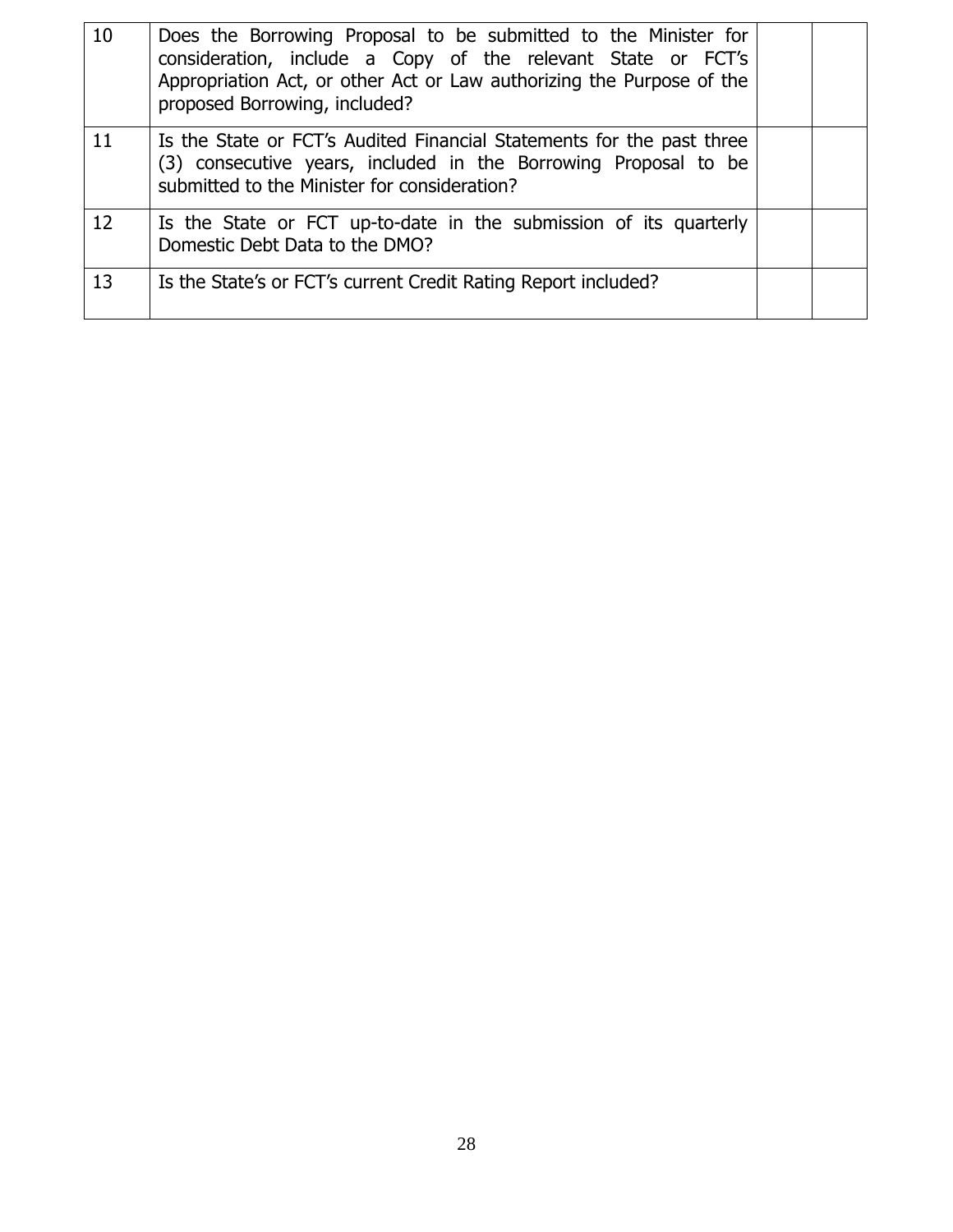## **VIII. CHECKLISTS FOR REQUIREMENTS FOR BORROWING IN THE DOMESTIC CAPITAL MARKET BY THE STATES, FCT AND THEIR AGENCIES**

| S/N            | <b>Requirement</b>                                                                                                                                                                                                                                                                                                             | <b>Yes</b> | <b>No</b> |
|----------------|--------------------------------------------------------------------------------------------------------------------------------------------------------------------------------------------------------------------------------------------------------------------------------------------------------------------------------|------------|-----------|
| $\mathbf{1}$   | Has the State or FCT satisfied all the requirements of the Investments<br>and Securities Act (ISA), 2007 and other Rules and Regulations issued<br>by the Securities and Exchange Commission (SEC)?                                                                                                                            |            |           |
| $\overline{2}$ | Has the State or FCT included details of the Amount to be Raised, Plan<br>for its Utilization and, Means of Repayment?                                                                                                                                                                                                         |            |           |
| 3              | Is the Extract of the Approval of the State Executive Council,<br><b>containing</b> the Amount of the proposed Borrowing, Purpose<br>(utilization of proceeds), Terms and Means of Repayment, duly signed<br>by the Secretary to the State Government, included?<br>In the case of the FCT – The Approval of the FCT Executive |            |           |
|                | Committee, duly signed by the Secretary and FCT Minister.                                                                                                                                                                                                                                                                      |            |           |
| $\overline{4}$ | Is the Certified True Copy of the Resolution of the State House of<br>Assembly, duly signed by the Clerk, included?<br>In the case of the FCT - The Resolution of the NASS duly signed by the<br>Clerk of NASS.                                                                                                                |            |           |
| 5              | Will the Total Amount of Loans Outstanding for the State or FCT,<br>including the Proposed Loan, exceed fifty (50) percent of the actual<br>Total Revenue for the preceding year for the State or FCT?                                                                                                                         |            |           |
| 6              | Is the original copy of Irrevocable Standing Payment Order<br>(ISPO) included in the Application to Raise Funds from the Capital<br>Market?                                                                                                                                                                                    |            |           |
| 7              | <b>Has</b> the statement of purpose for which the Borrowing is intended and<br>its link to the Developmental Agenda of the Government been<br>provided?                                                                                                                                                                        |            |           |
| 8              | Is the Cost-Benefit Analysis, with details of how the Borrowing will be<br>utilized, showing the economic and social benefits of the intended<br>Borrowing to the State or FCT, included?                                                                                                                                      |            |           |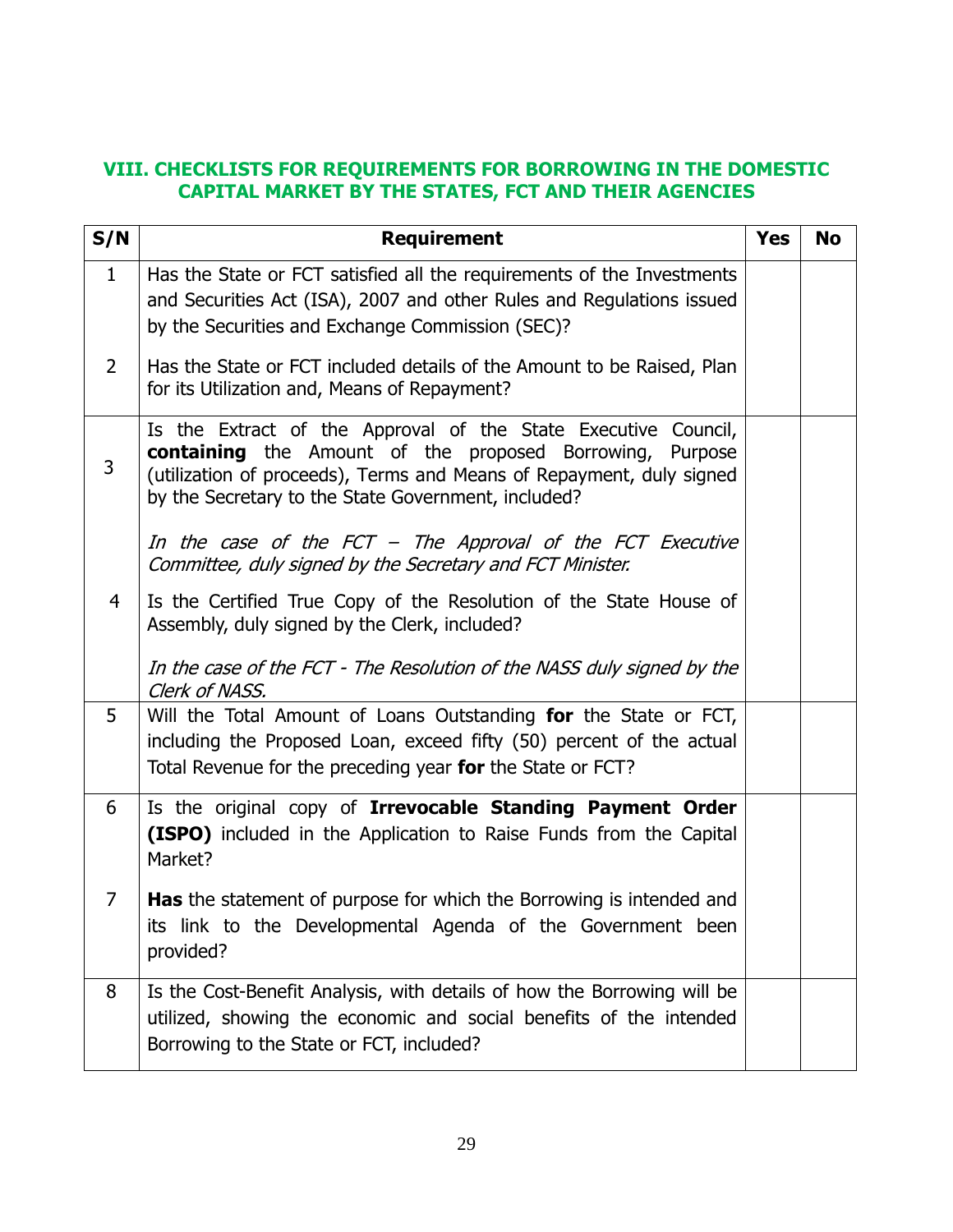| S/N | <b>Requirement</b>                                                                                                                                                      | <b>Yes</b> | <b>No</b> |
|-----|-------------------------------------------------------------------------------------------------------------------------------------------------------------------------|------------|-----------|
| 9   | Have the Audited Financial Statements for the State or FCT for the past<br>three (3) consecutive years been provided?                                                   |            |           |
| 10  | Is a Copy of the State or FCT's Appropriation Act, or other Act or Law,<br>authorizing the Purpose for which the proposed New Borrowing is to be<br>utilized, included? |            |           |
| 11  | Is the State or FCT's current Credit Rating Report included?                                                                                                            |            |           |
| 12  | Is the State or FCT up-to-date in the submission of its quarterly<br>Domestic Debt Data to the DMO?                                                                     |            |           |